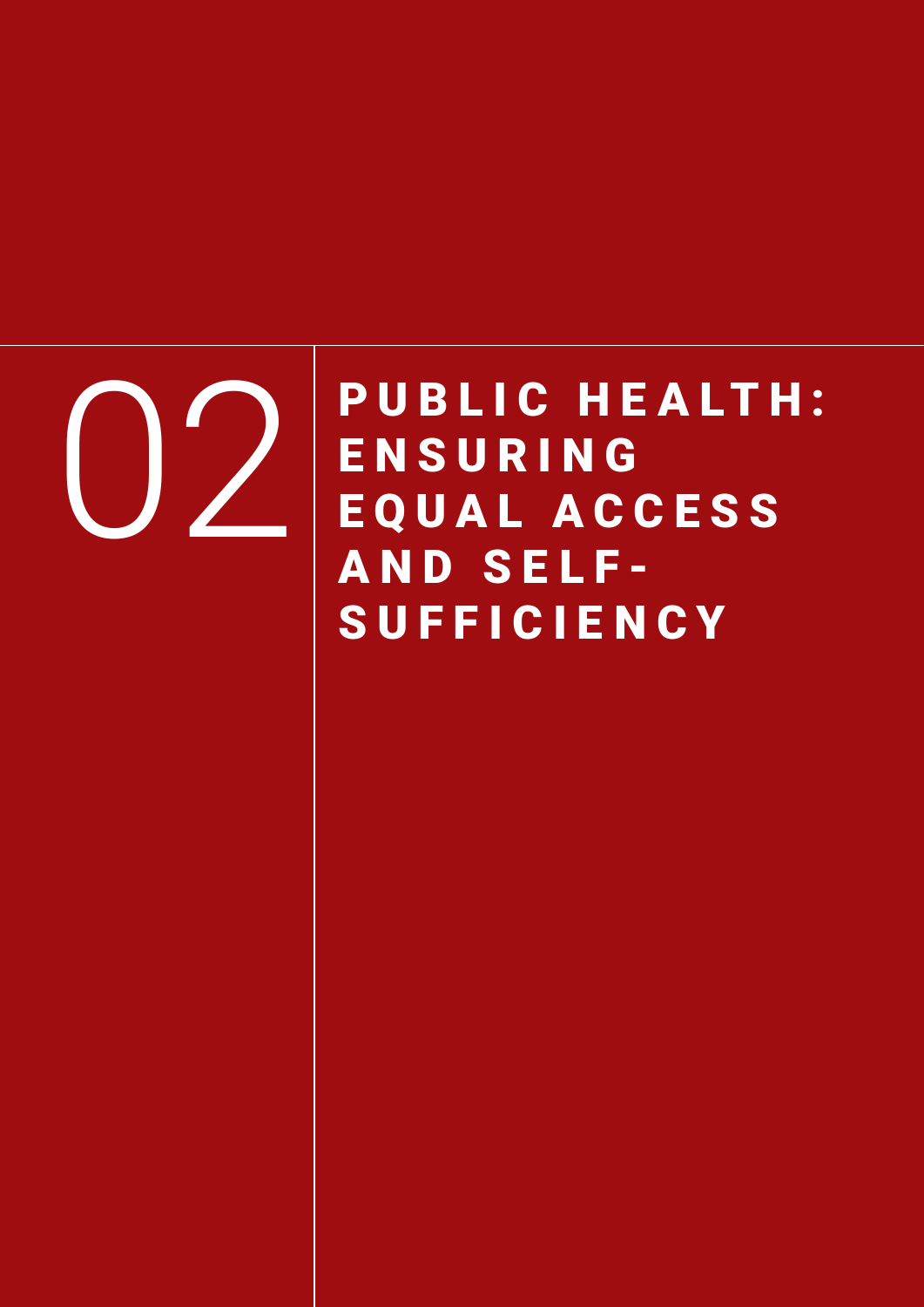## ESSAY

⁕ **Reimagining the future of health in Africa \_\_\_\_\_\_\_\_\_\_\_\_\_\_\_\_\_\_\_\_\_\_\_\_\_\_\_\_\_\_\_\_\_\_\_\_\_\_\_\_\_\_\_\_\_\_\_\_ 26**

## VIEWPOINTS

- ⁕ **Vaccine inequity: Ensuring Africa is not left out \_\_\_\_\_\_\_\_\_\_\_\_\_\_\_\_\_\_\_ 31**
- ⁕ **Paying for the malaria vaccine: Will Africa take responsibility? \_\_\_\_ 33**
- ⁕ **Strategies for financing Africa's health sector \_\_\_\_\_\_\_\_\_\_\_\_\_\_\_\_\_\_\_\_\_ 35**
- ⁕ **The future of vaccine manufacturing in Africa \_\_\_\_\_\_\_\_\_\_\_\_\_\_\_\_\_\_\_\_\_ 39**
- ⁕ **Africa's just energy transition could boost health outcomes \_\_\_\_\_\_\_ 41**
- ⁕ **What's next for R&D in health for Africa? \_\_\_\_\_\_\_\_\_\_\_\_\_\_\_\_\_\_\_\_\_\_\_\_\_\_ 44**

## GOVERNANCE CALL-OUT

⁕ **How strengthened political engagement can lead to improved health outcomes in Africa \_\_\_\_\_\_\_\_\_\_\_\_\_\_\_\_\_\_\_ 45**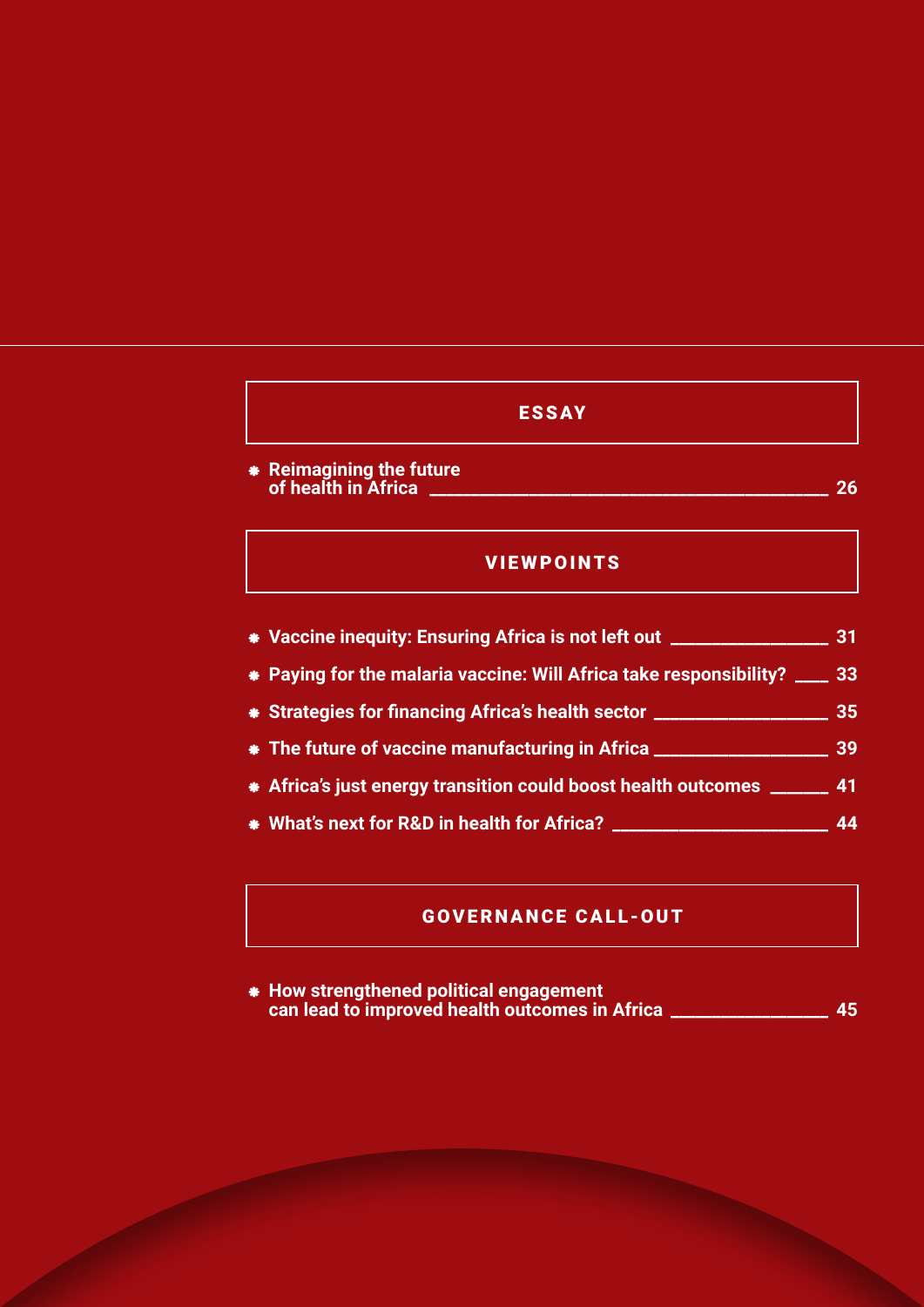# Reimagining the future of health in Africa

### **MUHAMMAD ALI** PATE

Julio Frenk Professor of the Practice of Public Health Leadership Department of Global Health and Population, Harvard **University** 

#### @muhammadpate

The idea or rhetoric of global solidarity in the face of a pandemic rang hollow. Africa has experienced firsthand what vehement declarations of solidarity for poor and vulnerable countries meant.

The COVID-19 pandemic has caused enormous global disruption and the loss of many lives and livelihoods. The pandemic is still unfolding: Worldwide, there are currently more than [300 million infected and 5.5 million dead](https://coronavirus.jhu.edu/map.html) as of January 2022—with 9.4 million confirmed infected and more than [220,000 confirmed dead in Africa alone](https://africacdc.org/download/outbreak-brief-102-coronavirus-disease-2019-covid-19-pandemic/).<sup>1,2</sup> The situation is still unfolding, with [several SARS-CoV-2 variants of concern](https://www.who.int/en/activities/tracking-SARS-CoV-2-variants/) emerging since the onset of the pandemic.<sup>3</sup>

[COVID-19 has also exposed major flaws](https://www.ncbi.nlm.nih.gov/pmc/articles/PMC7194526/) in the underlying logic of the pre-pandemic global health system.<sup>4</sup> The assumption that infectious disease threats will emerge from the poorest countries and spread to wealthier ones has been dispelled. Unlike Ebola, which started in low-income countries and was largely contained, COVID-19 started in China and quickly engulfed developed countries in Europe and North America, [sparing Africa to a](https://www.brookings.edu/events/preparing-for-the-next-pandemic-a-conversation-with-africa-cdc-director-dr-john-nkengasong/)  [large degree](https://www.brookings.edu/events/preparing-for-the-next-pandemic-a-conversation-with-africa-cdc-director-dr-john-nkengasong/).<sup>5</sup>

Weaker economies were mostly correlated with weaker public health systems and, therefore, greater public health risks. The [Global Health Security Index](https://www.ghsindex.org/) ranked the United States first in pandemic preparedness, clearly not anticipating an irrational and antiscience political leadership.<sup>6</sup> This development suggests that wealthier economies' public health systems can be vulnerable to infectious disease threats.

The idea or rhetoric of global solidarity in the face of a pandemic rang hollow. Africa has experienced firsthand what vehement declarations of solidarity for poor and vulnerable countries meant. When the chips were down, almost every country and region prioritized their own interests.

Despite strong efforts by multilateral institutions, weak commitment to multilateralism by some national political leaders exposed some long-standing fallacies. For example, the assumption that, in a global crisis like that which we saw in 2020, wealthier countries like the United States would step up to ensure the poorest and most vulnerable countries are protected. Instead, the world witnessed the hoarding of critical equipment like masks and ventilators in the wealthier countries—many looking only after their national interests. Similar actions have resulted in certain low-income countries in Africa reaching less than [5 percent of COVID-19 vaccination](https://www.afro.who.int/health-topics/coronavirus-covid-19/vaccines) rate,<sup>7</sup> while many developed nations achieved 70 to 90 percent coverage to date and are now administering booster vaccine doses.

Faced with such glaring inequity, African leaders emerged to exercise leadership, taking a continental approach through the African Union's Partnership for Access to COVID-19 Tools, African Medical Supplies Platform, and African Vaccines Acquisition Task Team. This effort was led by private sector leaders as Special Envoys, the Africa Centers for Disease Control, United Nations Economic Commission for Africa, and African Export-Import Bank—and supported by the World Bank. (For a discussion on strategies for addressing global vaccine inequity, see page 31.)

- 5 "Preparing for the next pandemic: A conversation with Africa CDC Director John Nkengasong." The Brookings Institution, 2021.
- 6 "2021 Global Health Security Index." The Global Health Security Index, 2021.
- 7 As of this writing. For updated numbers, see: "COVID-19 Vaccines." World Health Organization, Regional Office for Africa, 2021.

<sup>1</sup> "COVID-19 Dashboard." Center for Systems Science and Engineering, Johns Hopkins University, 2021.

<sup>2</sup> The African numbers may be underestimated because of limited testing in the region compared to other parts of the world. "Outbreak Brief #99: Coronavirus Disease 2019 (COVID-19) Pandemic." African Union, 2021.

<sup>3</sup> "Tracking SARS-CoV-2 variants." World Health Organization, 2021.

<sup>4</sup> Dalglish, Sarah L. "COVID-19 gives the lie to global health expertise." The Lancet, Volume 395, Issue 10231, 2020.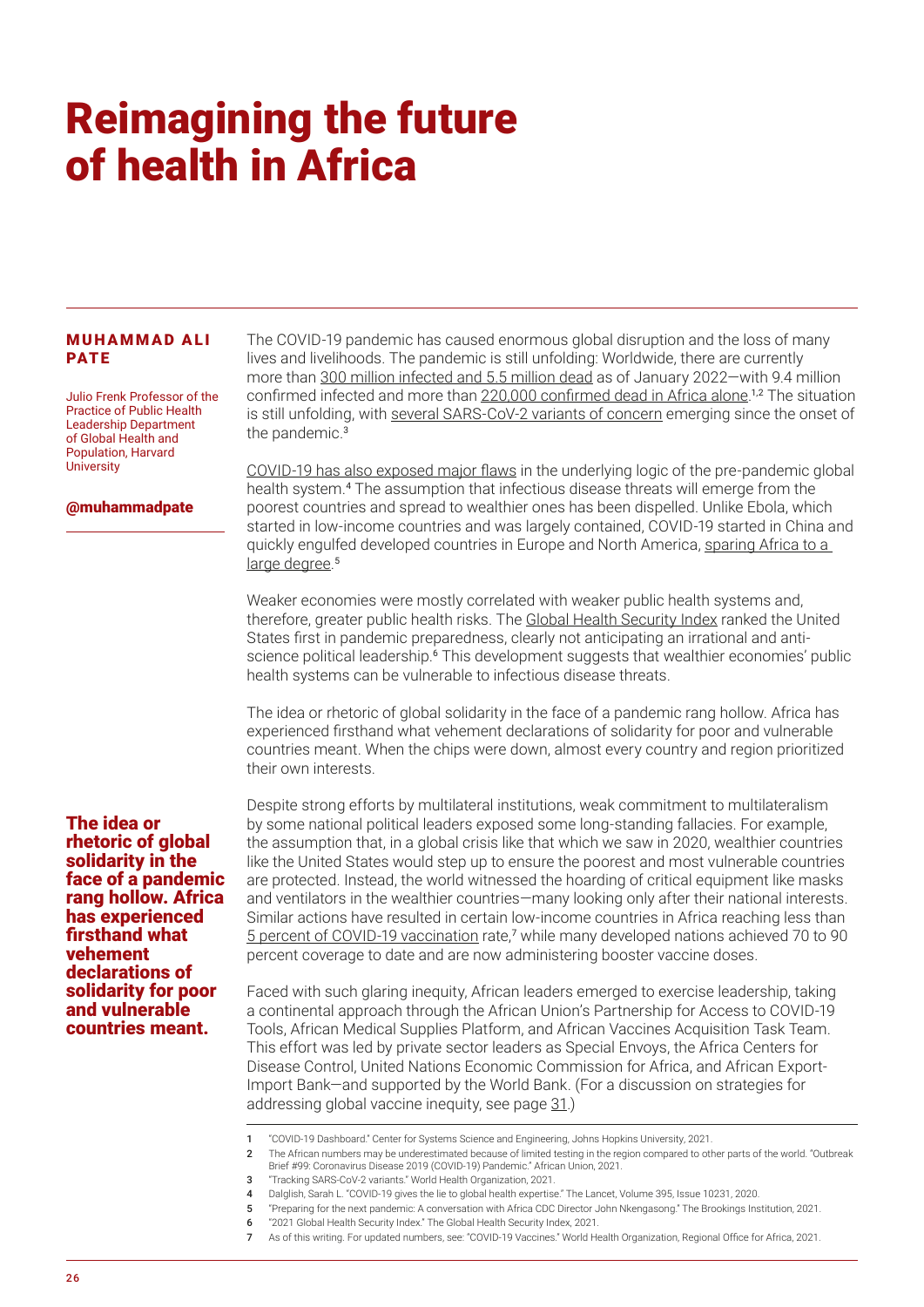Yet, Africa's development challenges persist: political and security crises; slow demographic transition; high youth unemployment; increasing urbanization; rapid population aging; epidemiological transitions with rising noncommunicable diseases in the face of background endemic infectious diseases; child undernutrition and adult obesity; environmental uncertainties due to climate change (e.g., floods, droughts, rising temperatures); and slow progress in improving water, sanitation, and hygiene. While governments have managed to increase spending during the height of the pandemic, for many countries, [general government expenditures on health will take until 2026](https://blogs.worldbank.org/health/health-financing-rifts-mean-growing-risks-global-recovery) to return to pre-pandemic levels.(For more on strategies for financing health outcomes, see the viewpoint on page 35.)<sup>8</sup>

Despite these ongoing problems, the pandemic has created a reset moment for Africa's health systems and an opening for leaders to reimagine—and then hopefully realize—a better future for health in Africa.

There are at least eight recommendations to shape the emergence of a brighter future of health in Africa.

### Protect and increase investments in the health of women, adolescents, and youth.

With a large and increasingly young population, Africa represents the future of the world. By 2050, [60 percent of Africa's 2.5 billion population will be under 25 years](https://www.citiesalliance.org/newsroom/news/cities-alliance-news/%C2%A0burgeoning-africa-youth-population-potential-or-challenge%C2%A0#:~:text=Almost%2060%25%20of%20Africa) of age,<sup>9</sup> potentially providing huge human capital and talent for its development and for the world. After decades of being left behind, African girls and women are rising, and the power and resilience of African women should not be underestimated. Mobilizing investments to ensure African children survive and thrive and women have access to quality reproductive and maternal health care as well as empowering girls and women through quality education and a conducive labor market will guarantee the future of Africa's health and prosperity. (See Chapter 3 for strategies to empower African women and girls across these and other sectors.)

⁕ Tackle inequalities by being intentional with inclusion, especially for marginalized and vulnerable populations.

With fast-growing populations in many countries, increasing mobility, urbanization, and consequent social dislocations, neglecting the health needs of the poor and excluded groups will negatively impact everyone. On the other hand, orienting health systems to tackle the needs of the most vulnerable is likely to strengthen societal bonds of trust and cohesion to improve resilience. Already, young leaders on the continent are emerging with new ideas, such as the notion of <u>"radical inclusion" in Sierra Leone</u>.<sup>10</sup> The nature of demand by citizens is becoming more sophisticated than in the past, requiring adaptive responses by governments, but it is important that all critical voices are included to build a better and stronger future.

#### Balance reactive health care with prevention, promotion, and wellness.

Africa's "weak" health systems still can avoid the Lilliputian trajectories of the more advanced health systems. They can choose to reinvent the wheel. They can build community-based integrated health systems that promote health and well-being, rather than the potentially unsustainable path of focusing mainly on treating diseases. African countries can still balance the focus on the prevention of diseases<sup>11</sup> (e.g., good nutrition, environmental sanitation, and the promotion of health and wellbeing) with treatment of acute illnesses, which may require expensive technologies and medical interventions for a small group of people. A primary health care approach offers a good foundation for treating basic diseases, strengthening public health, and engaging communities to build trust and accountability. However, this policy shift still requires improved domestic and external mobilization and investments, including innovative financing approaches.

Mobilizing investments to ensure African children survive and thrive and women have access to quality reproductive and maternal health care as well as empowering girls and women through quality education and a conducive labor market will guarantee the future of Africa's health and prosperity.

<sup>8</sup> Kurowski et al. "Health financing rifts mean growing risks for a global recovery." World Bank, 2021

<sup>9</sup> Kariba, Felix. "The Burgeoning Africa Youth Population: Potential or Challenge?." Cities Alliance, 2020.

<sup>10</sup> The "radical inclusion" policy in Sierra Leone is allowing adolescent girls and women who get pregnant while in school to return to school and complete their education in safe environments, likely to reduce unsafe abortions, reduce mortality and empower the girls and women. "National Policy on Radical Inclusion in Schools." Ministry of Basic and Senior Secondary Education, Sierra Leone, 2021.

<sup>11</sup> "Fiscal Sustainability of Health Systems: Bridging Health and Finance Perspectives." Organization for Economic Co-operation and Development, 2015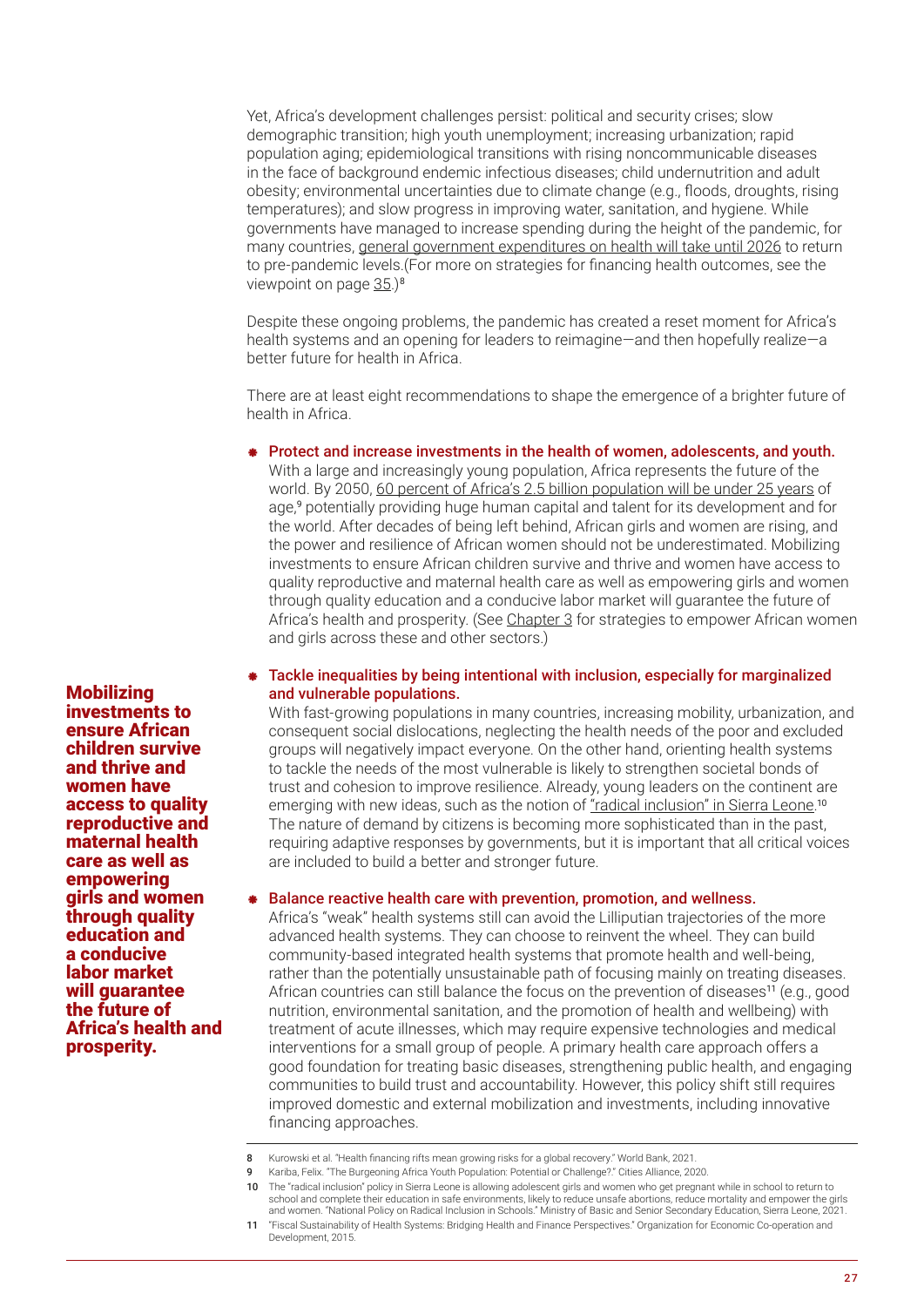## ⁕ Optimize the health value chains in appropriately regulated markets to encourage health manufacturing to sufficiently deliver commodities, pharmaceuticals, and equipment.

The health sector is labor-intensive and can create quality jobs. Encouraging African entrepreneurs to unlock the market potential of the health sector will help both deepen the sector's resilience in the face of crises and create a form of insurance mechanism by ensuring a decentralized diversified manufacturing capacity for shocks such as the COVID-19 pandemic. Tech transfer is good, but harnessing Africa's own intellectual property is equally important.

⁕ Seize the opportunity of digital technology, data science, and innovations for stepchange in productivity in the health sector.

It can strengthen data governance on the African continent to accelerate technological diffusion and innovation. With its young population and already-demonstrated propensity to drive and adopt innovations, Africa can build a strong multidisciplinary health workforce. It can put its people and communities at the center of its health system, rather than the medical industry.

Build a pipeline for talent by connecting reforms to strengthen STEM education.

With the need for health talent to drive Africa's biotech and life sciences industry, addressing employment needs for its youth is critical. Such developed talent will drive research and development to discover new ways of treating old diseases and connect Africa's biodiversity asset to address both old and new diseases. The future of the world may depend on it, as almost certainly there will be future infectious disease epidemics and pandemics, as well as the growing problem of noncommunicable diseases.

⁕ Rapidly implement the African Continental Free Trade Agreement as a catalyst to promote intra-African trade and economic integration, making progress towards the vision of Africa 2063.

By orienting its trade in products and services, Africa will be able to harness tremendous energy, foster shared prosperity, and improve its population's health and resilience. By harnessing the African Continental Free Trade Agreement, along with the new Africa Medicines Agency, the continent can improve availability, affordability, and security of supplies critical for improved health, such as personal protective equipment, biologics, pharmaceuticals, and medical devices.

⁕ Encourage political participation, revitalize democratic governance, peacebuilding, and strengthened national and regional institutions.

Such efforts should focus on the emancipation of the continent from a global system rooted in colonial and imperialist ideology. The next generation of leaders in politics, government, private sector, academia, civil society, and communities can emerge to change the narrative of Africa in the world.

Realizing a different, brighter, and more hopeful future for health in Africa is possible, even if it may require change from the present. The time is now for leaders to lift their gaze and start working towards that future.

**Encouraging African** entrepreneurs to unlock the market potential of the health sector will help both deepen the sector's resilience in the face of crises and create a form of insurance mechanism by ensuring a decentralized diversified manufacturing capacity for shocks.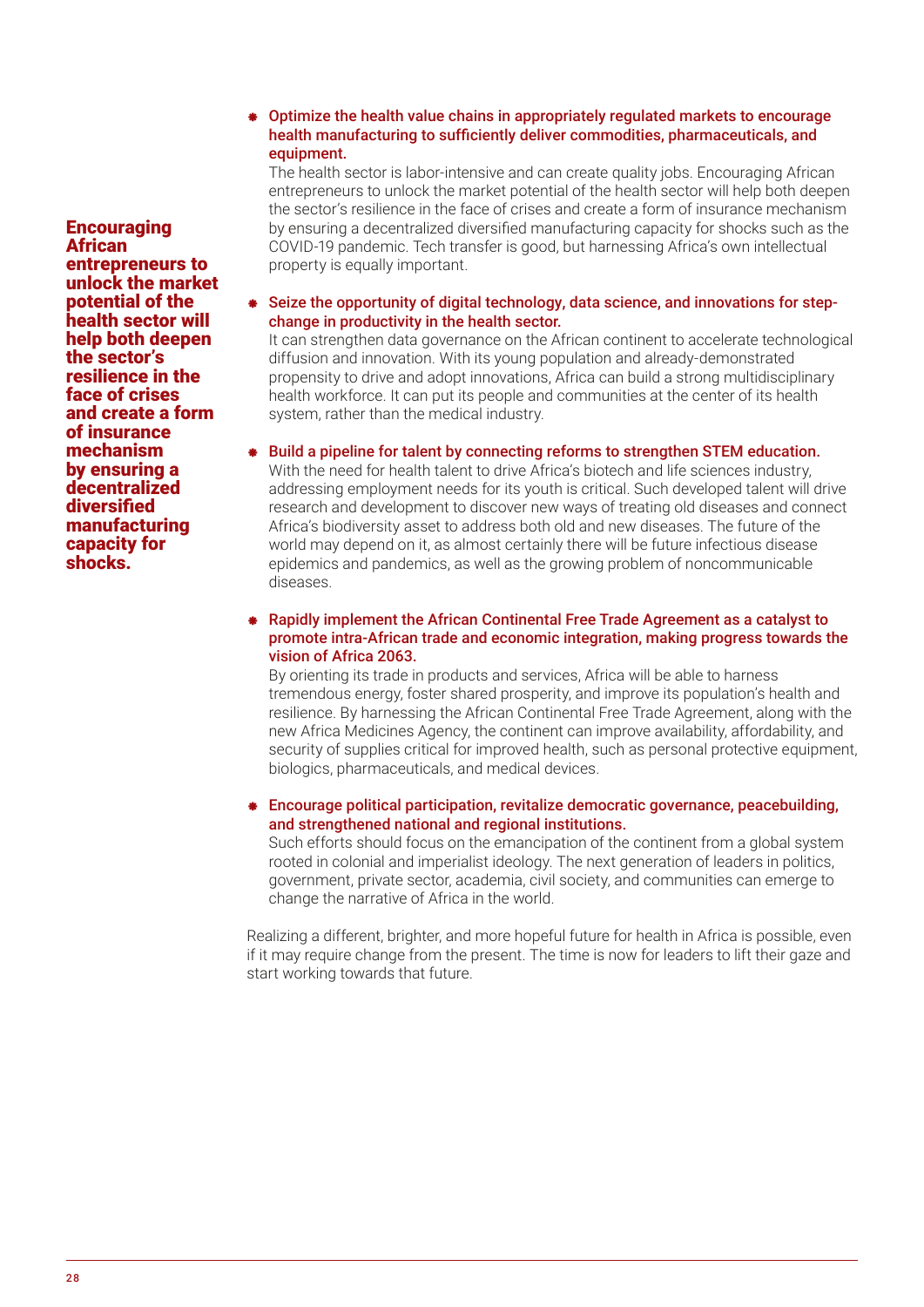### FIGURE 2.1. HOW WELL DOES THE GOVERNMENT PROVIDE …

*The perception of how well government provides basic health and water and sanitation services is divided among African nations. Respondents in relatively wealthier African nations, do not necessarily report better conditions than their less wealthy counterparts or the 34-country average. At the same time, respondents in a handful of less wealthy countries, such as Tanzania, rank their government's healthrelated services highly.*



NOTE: The top figure show the share of respondents answering "well" or "fairly well" to the question,

"How well does the government provide basic health services?

The bottom figure shows the share of respondents answering "well," "fairly well," "fairly badly," or "very badly" to the question,

"How well does the government provide water and sanitation services?"

SOURCE: Afrobarometer. (2021). "Round 8 (2019/2021)."

### FIGURE 2.2. A SUPERMAJORITY OF AFRICANS INTEND TO TAKE THE VACCINE.

*Despite reports of vaccine hesitancy in Africa, according to a 15-country study by the Africa CDC and the African Union, a wide majority of the citizens surveyed actually intend to take the vaccine once it becomes available. Moreover, over 75 percent of those surveyed believe that vaccines in general are effective and safe.* 



SOURCE: "COVID-19 Vaccine Perceptions: A 15-country study," Africa CDC and the African Union, 2021.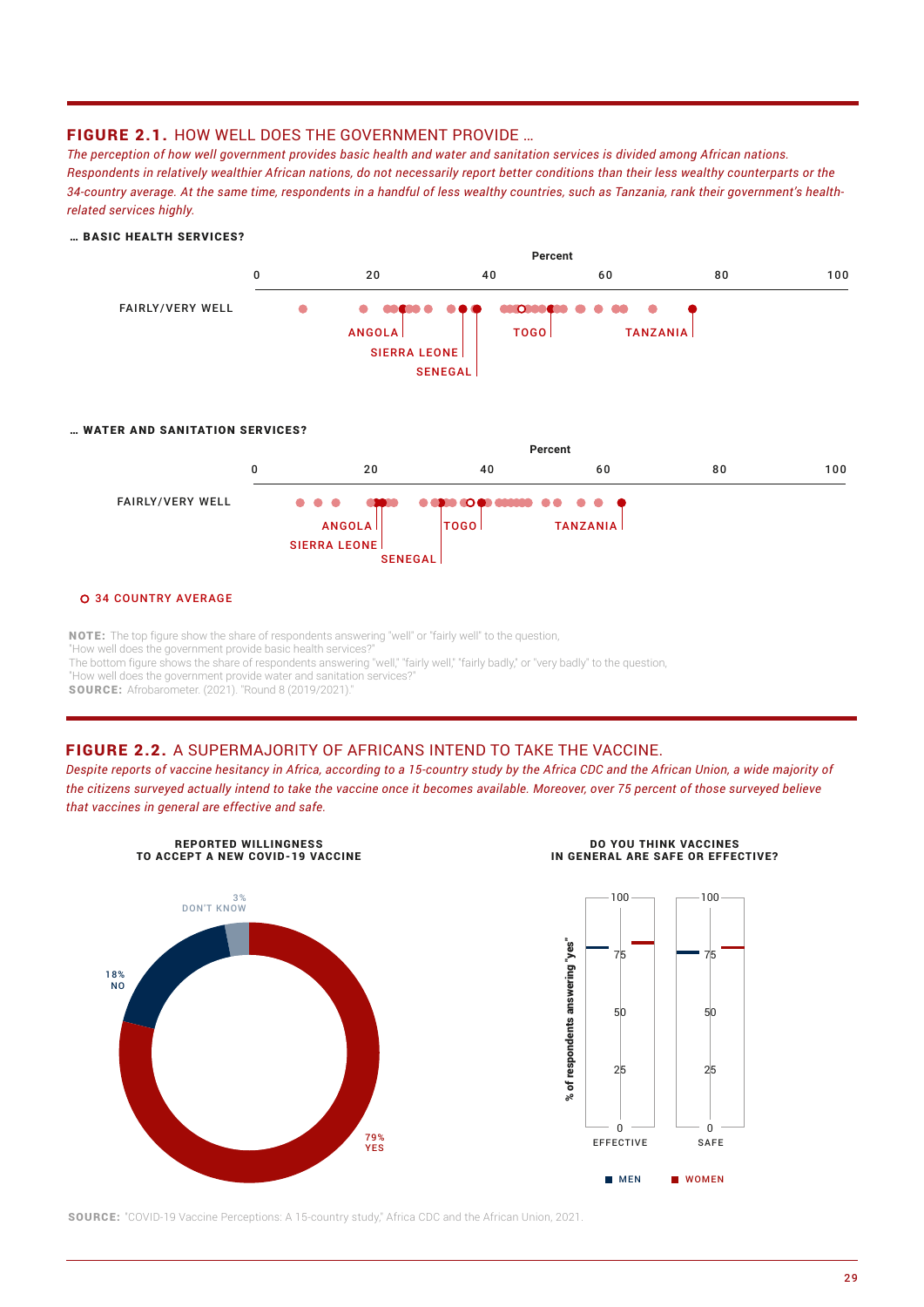## FIGURE 2.3. AFRICA'S COVID-19 VACCINATION STORY

*Africa has received very small share of global vaccines, but vaccination rates have accelerated in recent months. As of this writing, more than 14 percent of Africans have now received at least one dose, and almost one million Africans have received a booster shot.*



*Donations of nearly expired vaccines have* 

While Africa tends to pay less per dose for most vaccines through COVAX, the cost is more *burdensome relative to the rest of the world.* 



*Half of the COVID-19 vaccines delivered to the continent have been donations, mostly through COVAX. Donations have constituted a higher share of doses in low-income countries, while two-thirds of vaccines in upper-middle- and high-income countries have been purchased through deals directly with pharmaceutical companies. Chinese companies (Sinopharm and Sinovac) made up nearly one-fifth (18.7 percent) of such deals. Overall, the COVAX facility has brokered more than 57 percent of all vaccine deals in Africa.*

|                    |              |                                  | <b>LOW-INCOME COUNTRIES</b> |                                      |              | UPPER-MIDDLE AND HIGH-INCOME COUNTRIES |                                  |              |                                      |              |
|--------------------|--------------|----------------------------------|-----------------------------|--------------------------------------|--------------|----------------------------------------|----------------------------------|--------------|--------------------------------------|--------------|
| <b>VACCINE</b>     | <b>COVAX</b> | <b>COVAX</b><br><b>DONATIONS</b> | <b>DEALS</b>                | <b>BILATERAL</b><br><b>DONATIONS</b> | <b>TOTAL</b> | <b>COVAX</b>                           | <b>COVAX</b><br><b>DONATIONS</b> | <b>DEALS</b> | <b>BILATERAL</b><br><b>DONATIONS</b> | <b>TOTAL</b> |
| JOHNSON & JOHNSON  |              | 22.4%                            | 7.5%                        |                                      | 29.9%        |                                        | 0.3%                             | 24.3%        | 0.1%                                 | 24.7%        |
| MODERNA            |              | 3.4%                             |                             | 0.8%                                 | 4.1%         |                                        |                                  |              |                                      | 0.0%         |
| OXFORD-ASTRAZENECA | 8.3%         | 13.4%                            |                             | 3.9%                                 | 25.7%        | 1.2%                                   | 1.8%                             | 0.2%         | 1.8%                                 | 5.0%         |
| PFIZER-BIONTECH    | 1.2%         | 14.1%                            |                             | 0.9%                                 | 16.1%        | 2.9%                                   | 20.5%                            | 31.4%        |                                      | 54.8%        |
| SINOPHARM          | 10.0%        |                                  | 3.1%                        | 6.0%                                 | 19.0%        |                                        |                                  | 7.4%         | 2.0%                                 | 9.4%         |
| SINOVAC            | 3.3%         |                                  | 0.2%                        | 1.6%                                 | 5.2%         |                                        |                                  | 1.2%         | 0.7%                                 | 1.9%         |
| SPUTNIK V/LIGHT    |              |                                  |                             |                                      |              |                                        |                                  | 3.8%         | 0.1%                                 | 3.9%         |
| <b>TOTAL</b>       | 22.7%        | 53.3%                            | 10.8%                       | 13.1%                                | 100%         | 4.1%                                   | 22.6%                            | 68.7%        | 4.7%                                 | 100%         |

NOTE: Price per dose data does not include donations. Covaxin is not included in the vaccine distribution tables due to low frequency. "Deals"

includes bilateral and multilateral (EU, AU/AVAT) supply deals.<br>**SOURCES:** Airfinity. (2021). "COVID-19 Vaccination Data." Airfinity. Hannah Ritchi et al. (2021).

navirus Pandemic (COVID-19)." Published online at OurWorldInData.org. Data retrieved on December 29, 2021

UNDP. (2021). "Global Dashboard for Vaccine Equity." Data retrieved on October 20, 2021. United Nations Development Programme. CDC. (2021). Vaccine disposal data. Center for Disease Control and Prevention. Data retrieved on

September 2, 2021.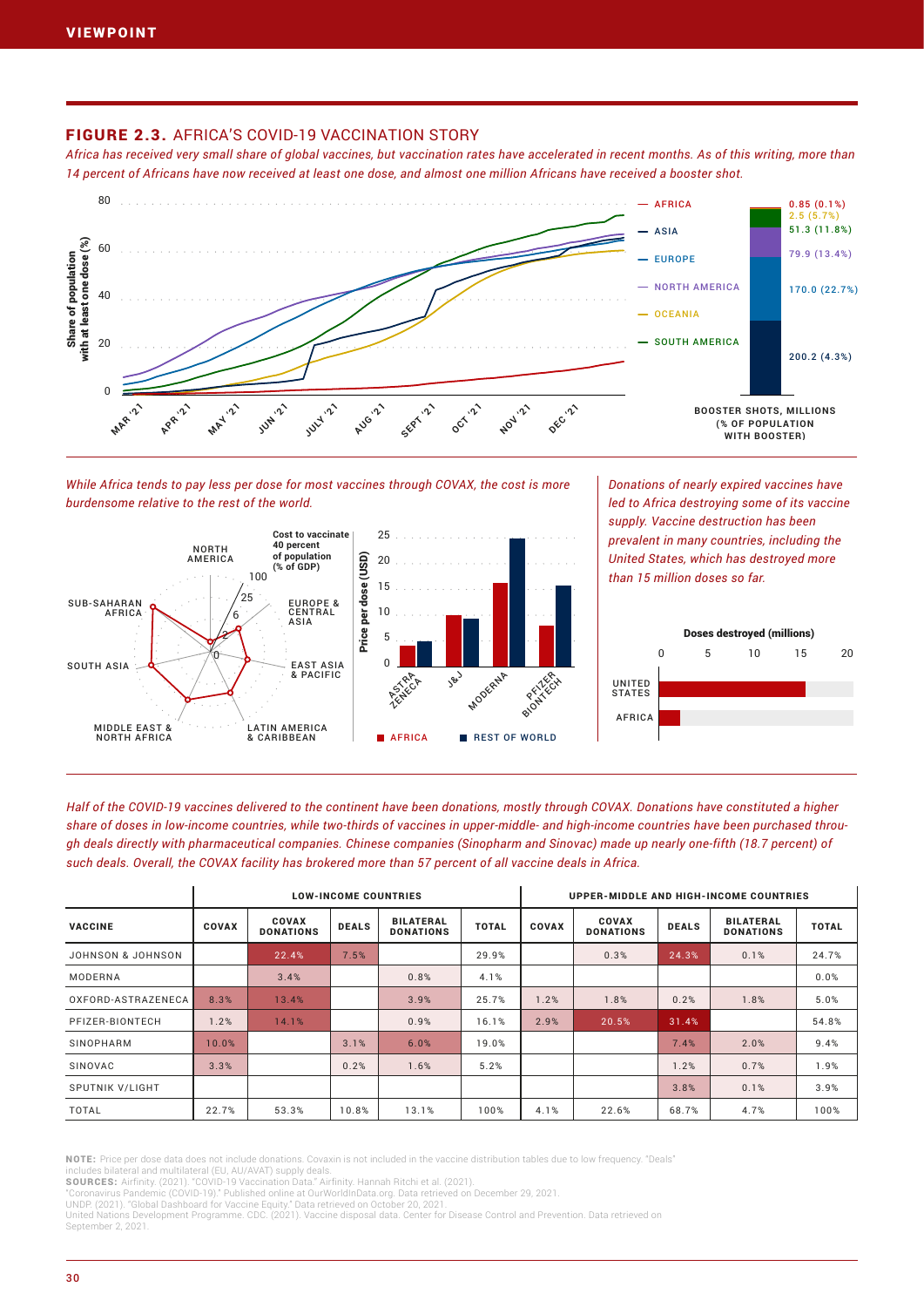# Vaccine inequity: Ensuring Africa is not left out

#### MICHEL SIDIBÉ

African Special Envoy for the African Medicines Agency, African Union

Former Executive Director of UNAIDS and Under-Secretary-General, United **Nations** 

@MichelSidibe

## Approximately 1.2 billion Africans have not received a single dose of vaccine.

There is no greater test of moral solidarity and the world's ability to come together than this global health challenge.

The global roll-out of COVID-19 vaccines to date is neither inclusive nor adequately planned: Many countries are already administering boosters while the rest of the world is being left far behind. Despite the urgent need to increase vaccination, Africa has received too few vaccines from the global supply: As of this writing, out of more than 9 billion [vaccines doses produced,](https://ourworldindata.org/explorers/coronavirus-data-explorer?zoomToSelection=true&time=2020-03-01..latest&facet=none&pickerSort=asc&pickerMetric=location&Metric=Confirmed+cases&Interval=7-day+rolling+average&Relative+to+Population=true&Color+by+test+positivity=false&country=USA~GBR~CAN~DEU~ITA~IND) 1 Africa has only received approximately 540 million (about 6 percent of all COVID vaccines, despite having 17 percent of the world's population) and [administered 309 million doses.](https://africacdc.org/covid-19-vaccination/)<sup>2</sup> Less than [11 percent](https://covid19.who.int/) of Africans are fully vaccinated.<sup>3</sup>

In other words, approximately 1.2 billion Africans have not received a single dose of vaccine and, at the current rate, [much of Africa may not be vaccinated until 2023](https://www.nature.com/articles/d41586-021-01762-w).<sup>4</sup>

The COVID-19 pandemic has exposed our continent's vulnerabilities in ensuring access to vital drugs, vaccines, and health technologies. More specifically, it has underscored the critical gap in vaccine manufacturing as a whole: Before COVID-19, [Africa produced less](https://www.gavi.org/vaccineswork/why-africa-needs-manufacture-its-own-vaccines)  [than 1 percent of the vaccines that it consumed](https://www.gavi.org/vaccineswork/why-africa-needs-manufacture-its-own-vaccines)—importing over 99 percent—despite consuming over 25 percent of vaccines globally.<sup>5</sup>

Such vaccine inequality is not simply unjust; given the potential for dangerous mutations that could affect vaccine effectiveness, it is epidemiologically wrong. As a result, Africa may well become the COVID epicenter.

The issue is no longer one of supply but rather one of unequal distribution. Despite the acute vaccine supply shortage in Africa, global vaccine production has been increasing at a secure rate, around 1.5 billion doses per month. By December 2021, over 1.2 billion [doses could be available](https://www.ifpma.org/wp-content/uploads/2021/09/Airfinity_September_2021_Snapshot_COVID-19_Data.pdf) for donation by the G7 alone.<sup>6</sup> Western countries should agree to transfer their vast stockpile of unused vaccines to COVAX to ensure that the vaccines reach the places most in need. In addition, to ensure the best allocation and distribution of vaccines, COVAX should work with the African Vaccine Acquisition Task Team (AVATT), which has pooled resources to procure vaccines for its member states.

There is no greater test of moral solidarity and the world's ability to come together than this global health challenge. Moreover, the solution is not charity: Given the emergence and spread of variants, the pandemic will not be over until it is over everywhere. Africa cannot and must not be left out of the vaccination conversation. Delays in vaccinating everyone have an economic cost as well. A recent study from *The Economist* estimated that, among other regions, [sub-Saharan Africa will register the highest economic losses](https://www.economist.com/the-world-ahead/2021/11/08/africas-biggest-economies-will-struggle-in-2022) (3 percent of GDP from 2022-2025) globally due to slow vaccination rates.<sup>7</sup>

<sup>1</sup> Our World in Data. (2022). "COVID-19 Data Explorer." University of Oxford. Accessed on January 4, 2022.

<sup>2</sup> Africa CDC (2022). "Africa CDC Vaccine Dashboard." Africa CDC. Accessed on January 4, 2022.

<sup>3</sup> WHO. (2021). "Coronavirus (COVID-19) Dashboard. World Health Organization. Accessed on November 26, 2021. https://covid19.who.int/ 4 Padma, T.V. "COVID vaccines to reach poorest countries in 2023 — despite recent pledges." Nature, Vol. 595, No. 7867, 2021.

<sup>5</sup> Nkengasong, J. (2021). "Why Africa needs to manufacture its own vaccines." Gavi.

<sup>6</sup> Prediction current as of this writing, for more, see: September 2021 snapshot COVID-19 data." Airfinity, 2021.

<sup>7</sup> Salmon, K., "Africa's biggest economies will struggle in 2022." November 8, 2021. The Economist.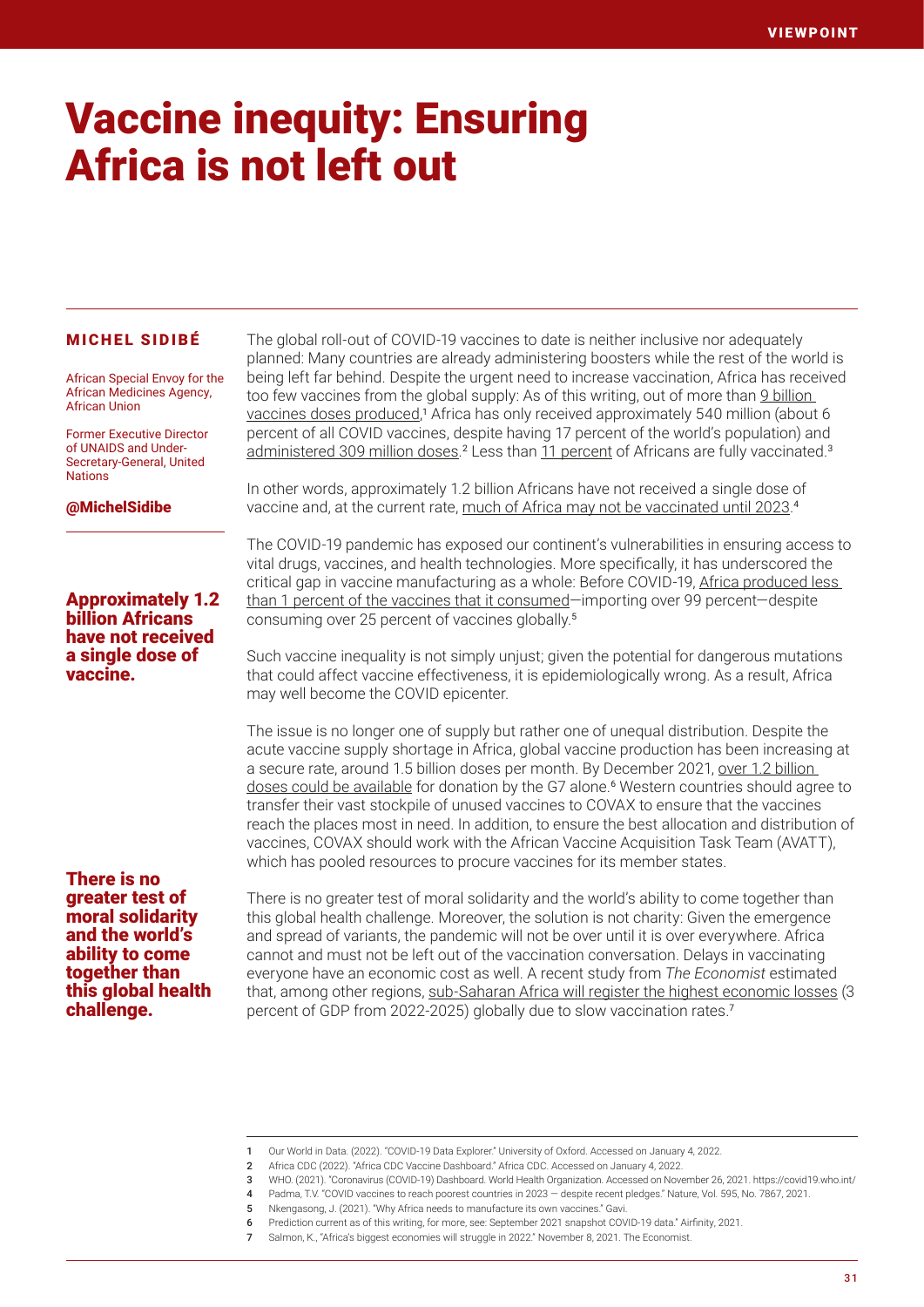Given the

emergence and spread of variants, the pandemic will not be over until it is over everywhere.

## The future of Africa's health systems can be bright

Africa accounts for 23 percent of the world's overall disease burden yet only 1 percent of global consumption of healthcare goods and services, of which 44 percent is financed by government and the remainder is from out-of-pocket payments. This indicates that there is a [significant health financing gap](https://www.brookings.edu/blog/future-development/2019/03/01/closing-africas-health-financing-gap/) to treat the continent's disease burden. (For more on strategies for financing Africa's health sector, see the viewpoint on page  $35.$ <sup>8</sup>

The African pharmaceutical sector is expected to [grow from \\$19 billion in 2012 to \\$66](https://www.entreprenanteafrique.com/en/why-the-creation-of-the-african-medicines-agency-is-an-urgent-and-compelling-requirement-for-africa/)  [billion by 2022—](https://www.entreprenanteafrique.com/en/why-the-creation-of-the-african-medicines-agency-is-an-urgent-and-compelling-requirement-for-africa/)the fastest growing in the world; the health and wellness sector is projected to be worth around \$259 billion by 2030, with the potential to create over 16 million jobs.<sup>9</sup> Already, pharmaceutical manufacturers have announced plans to create factories in the region—although challenges in infrastructure, regulation, and know-how, among others, may hinder those efforts. (For more on the future of vaccine manufacturing in Africa, see page 39.)

Given these complex challenges, the pandemic has also confirmed the integral role of a strong regulatory system in a well-functioning health ecosystem. The African Medicines Agency (AMA), launched in September 2021, is the second continental health agency after the Africa Centres for Disease Control and Prevention (Africa CDC), with the mandate of enhancing regulatory oversight across the continent and meeting the challenges of access to quality, safe, and efficacious medicines.

The AMA can take advantage of and build on the ongoing efforts towards regulatory harmonization and economic inclusion through other key Africa programs:

## ⁕ African Continental Free Trade Area

Facilitates trade through simplification of regulation and minimization of red tape.



### FIGURE 2.4. COVID-19 VACCINE ACCESS REMAINS DISPROPORTIONATELY LOW IN AFRICA

NOTE: Vaccination rates as of December 21, 2021. SOURCE: "COVID-19 Vaccination Data." Airfinity, 2021.; "COVID-19 in Africa one year on: Impact and Prospects." Mo Ibrahim Foundation, 2021.

- 8 Ogbuoji, O. et al. (2019). "Closing Africa's health financing gap." The Brookings Institution.
- 9 Sidibé, Michel. (2021). "Why the creation of the African Medicines Agency is an urgent and compelling requirement for Africa?" Entreprenante Afrique.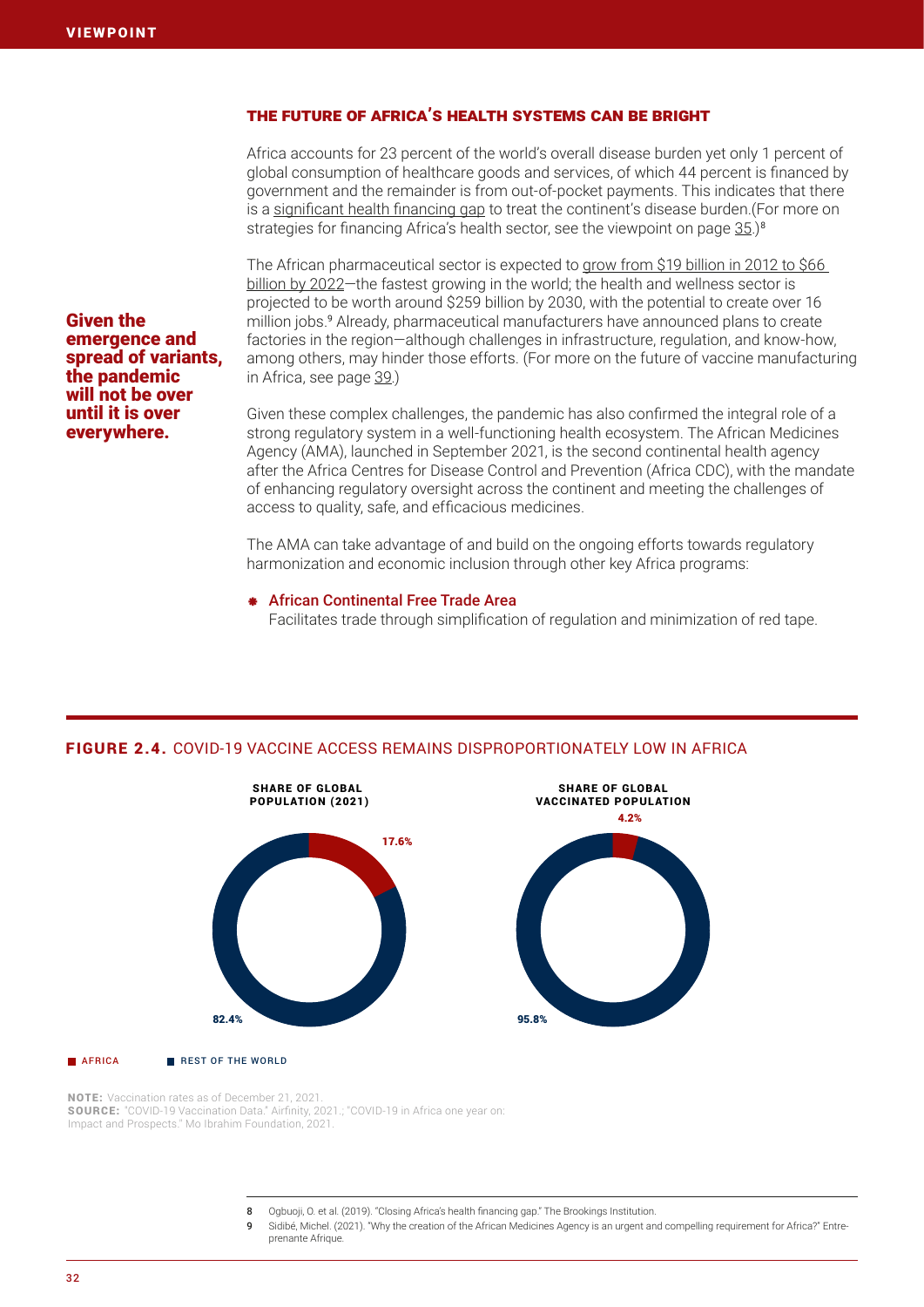- ⁕ Partnerships for African Vaccine Manufacturing (PAVM) Supports local manufacturing.
- ⁕ African Medicines Regulatory Harmonization (AMRH) and African Vaccine Regulatory Forum (AVREF)

Both focus on medical products and regulation.

By partnering with these key programs, the AMA will be able to further strengthen continental research and development capacity, harmonize drug registration regulations, and help African countries comply with best practices and international standards.

These institutions, including AMA, do not exist in a vacuum. Some of the greatest strengths are when they work across institutions and sectors. And only in partnering together will they be able to safeguard the health security of Africa and the world as a whole.

# Paying for the malaria vaccine: Will Africa take responsibility?

### OLUSOJI ADEYI

President, Resilient Health **Systems** 

Senior Associate, Johns Hopkins Bloomberg School of Public Health

Former Director, Health, Nutrition & Population, Global Practice, World Bank

@SojiAdeyi

The dependency of most malariaendemic African countries on external financiers belies the political declarations of commitment.

#### Opportunity and dependency

Twelve decades after Ronald Ross won the Nobel Prize for his foundational work on understanding malaria transmission, the World Health Organization recently [recommended widespread use of the new RTS,S malaria vaccine among children in sub-](https://www.who.int/news/item/06-10-2021-who-recommends-groundbreaking-malaria-vaccine-for-children-at-risk)[Saharan Africa and other regions](https://www.who.int/news/item/06-10-2021-who-recommends-groundbreaking-malaria-vaccine-for-children-at-risk) with moderate to high transmission of *P. falciparum*, a deadly form of the malaria parasite. RTS,S achieves up to 40 percent reduction in malaria episodes—an important feat in absolute terms because more than 260,000 African children under the age of five die from malaria annually.<sup>1</sup>

The landscape of fighting malaria in Africa has four dimensions. First is the **human** toll in the form of preventable illness, disability, and death—this dimension prompts commitments to action. Second is the **political** dimension, multiple statements of commitment to curbing malaria and achieving Universal Health Coverage. Without financing, though, political statements are mere platitudes. Indeed, **financing**, the third dimension, reflects the continent's enduring dependency on external financiers. For example, [a recent estimate](https://www.thelancet.com/action/showPdf?pii=S0140-6736%2821%2901591-9) showed that, in low-income countries, development assistance for health (DAH) provided about 70 percent of total immunization spending in 2017. In 31 African countries, DAH provided more than 50 percent of total immunization spending that year.<sup>2</sup> The dependency of most malaria-endemic African countries on external financiers belies the political declarations of commitment. The fourth dimension, **technology**, has two main categories. One is prevention by killing or keeping at bay the vector—the *Anopheles* mosquito—through indoor residual spraying (IRS) and insecticide-treated nets (ITNs), as well as preventive treatment with medicines. The other is case management through diagnosis and treatment with medicines. The new malaria vaccine strengthens the suite of technologies, all of which remain important.

- 1 WHO. 2021. WHO recommends groundbreaking malaria vaccine for children at risk.
- 2 Kizeli G et al. 2021. Estimating total spending by source of funding on routine and supplementary immunization activities for low-income and middle-income countries, 2000-17: a financial modelling study.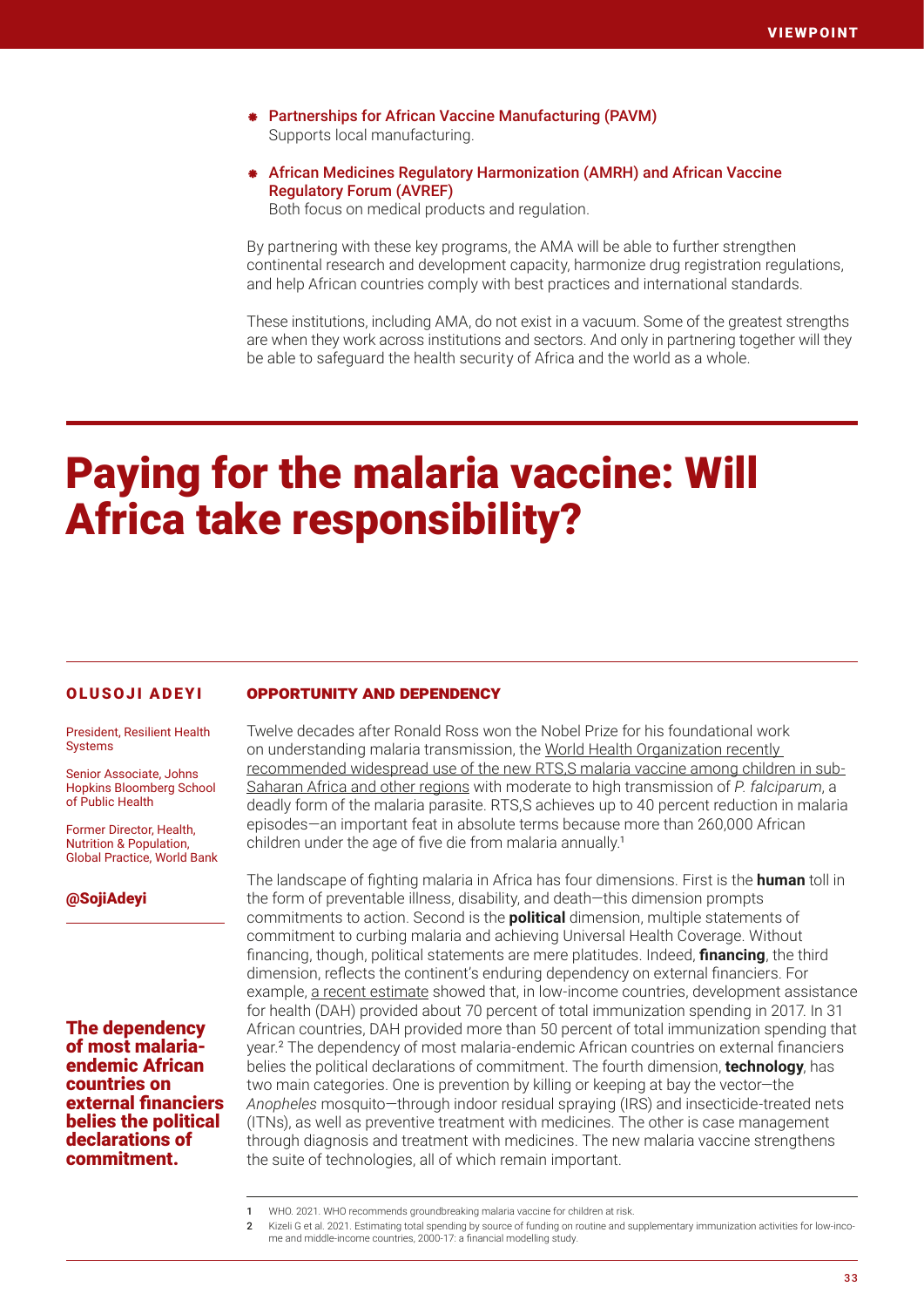#### The easy wrong versus the challenging right

While such externally driven [financing] mechanisms might have shortterm merit in some cases, the strategic reality is that they have enduring pernicious effects on Africa.

If Africa cannot or will not take financial responsibility for a scourge as old, as pernicious, and as visible as malaria, what does independence really mean?

There are two main options for financing the next phase of malaria control and elimination in Africa. One is continued dependency on external financing, including for the new vaccine—from development banks, foundations, and grant financiers like the Global Fund to Fight AIDS, Tuberculosis and Malaria (for ITNs and medicines) and Gavi (potentially for the malaria vaccine). Indeed, [Gavi has announced its decision to commit \\$155.7 million](https://www.gavi.org/news/media-room/gavi-board-approves-funding-support-malaria-vaccine-roll-out-sub-saharan-africa) to finance malaria vaccine introduction, procurement, and delivery for Gavi-eligible countries in sub-Saharan Africa in 2022-2025.<sup>3</sup> While such externally driven mechanisms might have short-term merit in some cases, the strategic reality is that they have enduring pernicious effects on Africa. They unwittingly deepen and prolong the dependency of Africa on solutions designed outside the continent, dampen incentives for Africa to develop its own institutions, shift the loci of accountability from African leaders and capital cities to politicians and unelected influencers outside the continent, and absolve African leaders of their responsibilities. They also leave the continent vulnerable to the vagaries of geopolitics during crises, as evidenced by the extreme inequity of access to COVID-19 vaccines despite abundant supplies in the Global North. For these reasons, the path laid by Gavi, while familiar and easy, is also wrong because of its long-term implications for the [prolonging of Africa's dependency on the Global North](https://www.worldscientific.com/worldscibooks/10.1142/12520). 4

It is time for a strategic rethink. The alternative and prudent path is to approach the vaccine as an opportunity for African countries to *finally* take financial responsibility for the continent's fight against malaria. Accomplishing such a tall task requires three key steps. First is that African countries lead and own the continent's plan of attack against malaria based on the technical expertise and political legitimacy of the Africa Centers for Disease Control and Prevention (Africa CDC). Second is that financing should primarily come from the domestic budgets of African countries. The burden of malaria in Africa is mostly predictable, and thus amenable to multi-year public expenditure frameworks. African countries would finance those domestic budgets first from their own general revenues, supplemented by *prudently managed* domestic and international borrowing that is *on budget and within their control*. Third, African countries would seek time-limited external grant financing to complement domestic budgets. They, not Gavi or any other entity outside the continent, would set the terms of engagement and execution for all malaria programs and technologies in Africa, including the vaccines. External financing would add to, but not substitute for, domestic financing from public budgets. External technical assistance would support African programs without setting or dominating the agenda from outside. That new path, though wise, would be challenging. It would upend the status quo of dependency and cause discomfort within and outside the continent.

Yet, the case for this strategic change is compelling. Malaria afflicts most households on the continent. It has none of the stigma associated with sexually transmitted diseases, hence governments have no need to fear that their bold action would offend any religious or social constituency. The mosquito vector that transmits malaria is known and visible to the naked eye, so there is little mystery about what brings the disease to the people. If Africa cannot or will not take financial responsibility for a scourge as old, as pernicious, and as visible as malaria, what does independence really mean?

<sup>3</sup> Gavi. 2021. Gavi Board approves funding to support malaria vaccine roll-out in sub-Saharan Africa.

Adeyi O. 2022. Global Health In Practice. Investing Amidst Pandemics, Denial of Evidence, and Neo-dependency. World Scientific Publishing. In Press.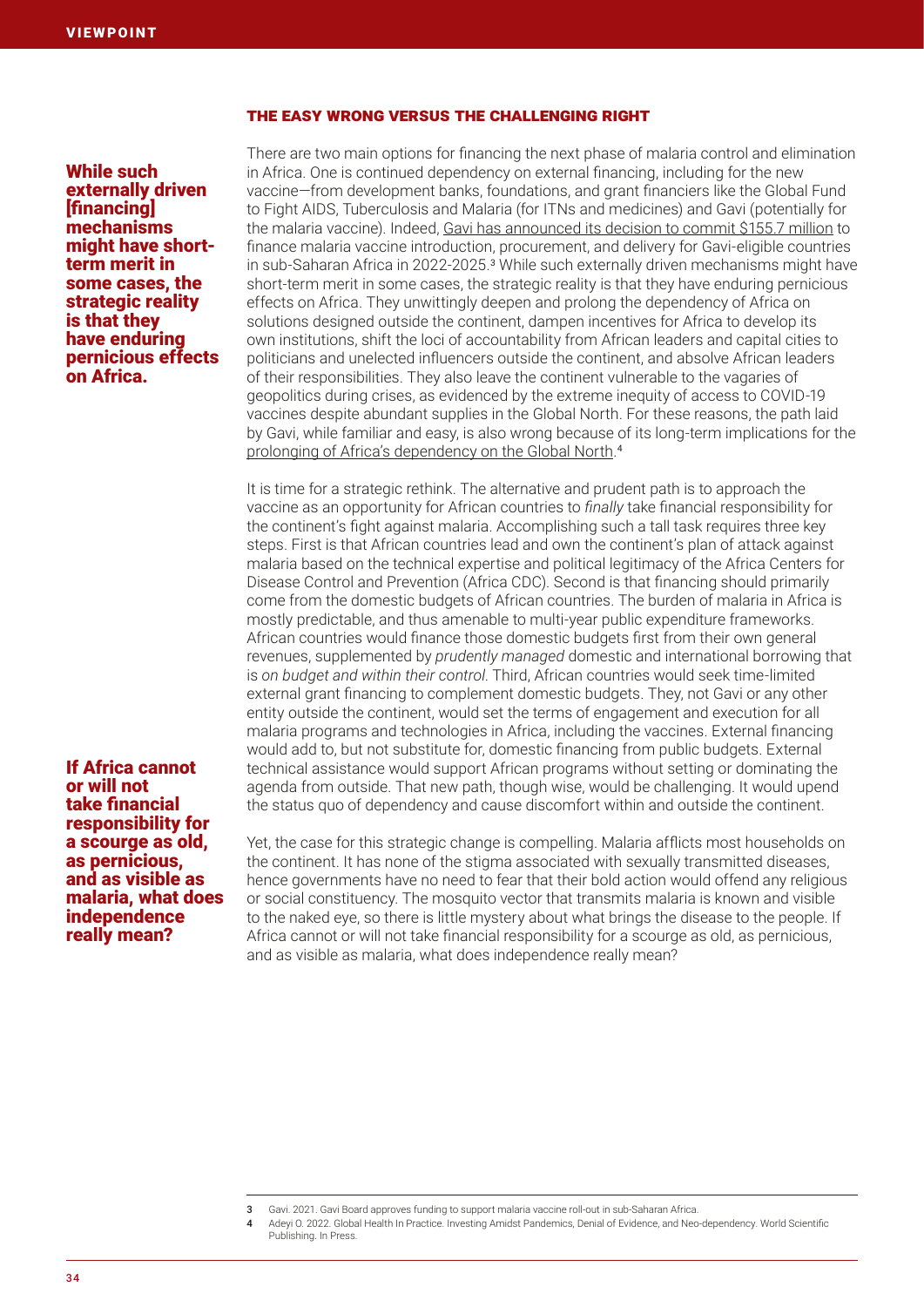## Strategies for financing Africa's health sector

#### VERA SONGWE

Executive Secretary, United Nations Economic Commission for Africa

Nonresident Senior Fellow, Africa Growth Initiative, Global Economy and Development, Brookings Institution

@songwevera

Out-of-pocket (OOP) health spending in Africa remains excessively high compared to other continents—just one weakness in Africa's health systems that the COVID-19 pandemic has exposed.

Never before in the last half century has Africa's health care landscape seen so many changes and attracted so much interest. In fact, Africa's health care sector would be worth an estimated \$259 billion by 2030.<sup>1</sup> While these trends reveal a lucrative opportunity for the private sector, if not well-regulated, Africa's health care system could end up keeping more Africans below the poverty line. Thus, African countries have an opportunity to build on the health financing success of 2021 to strengthen the resilience of this sector and Africa's people.

Out-of-pocket (OOP) health spending in Africa remains excessively high compared to other continents—just one weakness in Africa's health systems that the COVID-19 pandemic has exposed. Indeed, despite the havoc the virus has wreaked, it has also provided the continent with opportunities to reshape its health infrastructure as well as its supply systems, urging a shift from donor and externally manufactured products to continental production systems leveraging opportunities created by the African Continental Free Trade Agreement.

COVID-19 has created not only a health crisis, but an economic contraction never experienced before with such speed. In addition, the COVID-induced increase in unemployment is causing private sector spending on health to decrease at the same time COVID is adding to the cost of health care—in a region where private health expenditure already exceeds 50 percent of total health expenditure in over 15 countries (Figure 2.6). The immediate challenge for many governments is how to supply affordable and reliable health care in a fiscally constrained environment.

Prior to the COVID pandemic, a number of suggestions for increasing public support for the health sector had been proposed, primarily through domestic resource mobilization. However, in the face of economic contraction, increasing government revenue in the short term is no longer feasible.

The immediate focus of international financial institutions, therefore, has been to support African economies to raise additional concessional resources. Over the course of the crisis, the G-20 provided three phased options for additional liquidity: Debt service suspension, special drawing rights, and an innovative financing approach to vaccine acquisition. Multilateral financial institutions also increased disbursement of new credits to countries to support additional health spending.

The G-20–building on a proposal from the African finance ministers and the Economic Commission for Africa (UNECA)—adopted the African proposal for a debt service suspension initiative (DSSI) as the first liquidity injection for low-income countries. The DSSI allowed countries to suspend debt payment obligations to creditors in 2020 and 2021 so that the governments could use the financial resources to respond to the global health crisis. These newly available resources were used to purchase personal protective equipment (PPE) and also support local production of PPE, which helped stand up some part of the economy.

In early 2021, the G-20 further approved the issuance of Special Drawing Rights (SDRs) which had been called for by African finance ministers early in the pandemic—to the magnitude of \$650 billion, of which Africa received about 5 percent (worth around \$33.6

1 Manlan, Carl. "This is the key to boosting economic growth in Africa." World Economic Forum, 2019.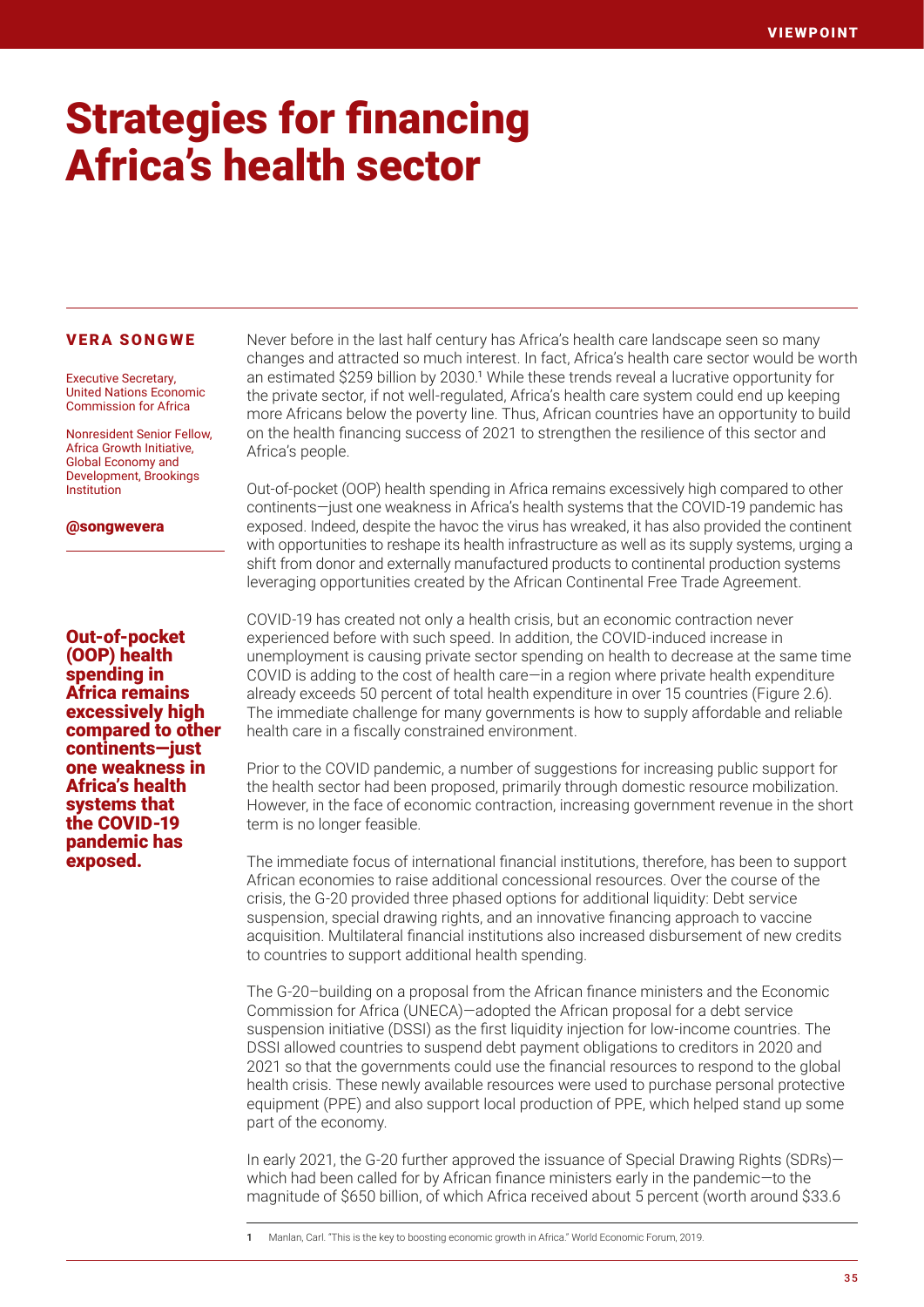The COVIDinduced increase in unemployment is causing private sector spending on health to decrease at the same time COVID is adding to the cost of health care.

billion). These additional resources increased liquidity to countries to respond to both the health and the economic crises.

Relying on African institutions to finance and fight the pandemic has served Africa well throughout the crisis. As such, Africa has put in place a number of new institutions and innovative financing approaches to fund vaccine acquisition.

The first such institution is the African Medical Supplies Platform (AMSP), whose strength lies in its ability to pool demand for medical supplies in a transparent manner—thereby commanding lower market prices. Another important innovation was the creation of the African Vaccines Acquisition Trust (AVAT) by pooling SDRs from countries like Egypt, Nigeria, and Zimbabwe. It provided [early resources for the African Export-Import Bank](https://www.afreximbank.com/africa-signs-historic-agreement-with-johnson-johnson-for-400-million-doses-of-covid-19-vaccines/) (Afreximbank)<sup>2</sup> to set up a facility for vaccine procurement. Under the leadership of African Union Special Envoy Strive Masiwiya, and in collaboration with the African CDC led by Dr. John Nkengasong and UNECA, [AVAT has been able to procure over 40 percent](https://www.pharmaceutical-technology.com/news/jj-vaccine-purchase-agreement-avat/) of Africa's COVID vaccine needs<sup>3</sup> (which includes a 110 million dose purchase from Moderna [brokered by the U.S.\)](https://www.devex.com/news/moderna-to-supply-the-african-union-with-110-million-covid-19-vaccines-101907).<sup>4</sup> With the support of a \$500 million donation from the Mastercard Foundation,<sup>5</sup> the costs of vaccines under the AVAT mechanism are on par with those procured via COVAX. Indeed, in 2022, a major focus for leaders must be to administer procured vaccines: As of January 2022, less than 11 percent of Africa is fully vaccinated. (For more on vaccine equity, see the viewpoint on page 31.)

Afreximbank also developed the AVAT No-Fault Compensation Program for Participating Member States. This program, the first of its kind on the continent, provides no-fault lump-sum compensation in full and final settlement of any claims to individuals who have suffered a "serious adverse event" resulting in permanent impairment or death associated with a COVID-19 vaccine procured or distributed under the AVAT Framework within any of the participating member states.

The development of these innovative mechanisms means Africa can now go to the market to procure its own health commodities, empowering Africa to move from importing over 90 percent of its health needs to producing equipment and pharmaceuticals on the continent. This dynamic has already begun with countries like South Africa, Senegal, and Algeria increasing capacity and Rwanda, Kenya, Nigeria, and Morocco setting up new capacity for health sector commodity manufacturing.

## FIGURE 2.5. GLOBAL HEALTH EXPENDITURES (% OF GDP)

|                       | <b>HEALTH SPENDING (% OF GDP)</b> |      |      |  |  |  |
|-----------------------|-----------------------------------|------|------|--|--|--|
| <b>COUNTRY GROUPS</b> | 2000                              | 2010 | 2019 |  |  |  |
| HIGH-INCOME           | 6.4                               | 7.6  | 8.3  |  |  |  |
| UPPER-MIDDLE-INCOME   | 5.7                               | 6.0  | 6.5  |  |  |  |
| LOWER-MIDDLE-INCOME   | 4.7                               | 4.3  | 5.0  |  |  |  |
| LOWER-INCOME          | 5.5                               | 6.4  | 6.0  |  |  |  |

NOTE: Country groups based on World Bank classification. SOURCE: WHO Global expenditure on health 2021.

> 2 "Africa Signs Historic Agreement with Johnson & Johnson for 400 Million Doses of COVID-19 Vaccines." The African Export-Import Bank (Afreximbank), 2021.

- 3 "J&J signs Covid-19 vaccine purchase agreement with AVAT." Pharmaceutical Technology, 2021.
- 4 Jerving, Sara. "Moderna to supply the African Union with 110 million COVID-19 vaccines." Devex, 2021.
- 5 Disclosure: The Mastercard Foundation supports AGI's work on youth employment.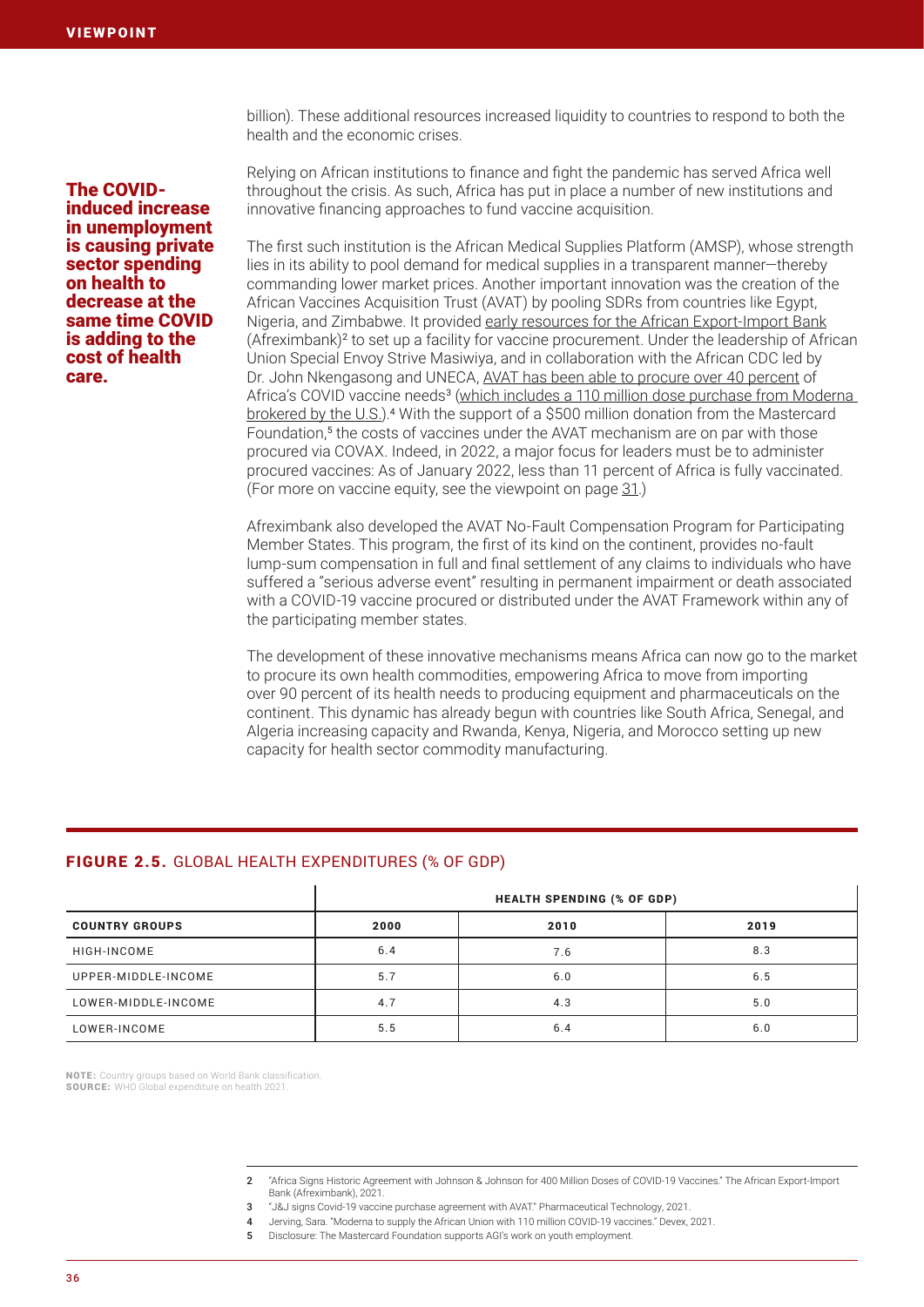## FIGURE 2.6. STRATEGIES FOR FINANCING AFRICA'S HEALTH SECTOR

*In 2019, nearly three-quarters of health spending in low-income countries was financed by a combination of out-of-pocket (OOP) spending and external aid. In these countries, the share of external aid rose from 16 percent in 2000 to 29 percent in 2019, while the share of government transfers declined. Lower-middle-income countries relied less on external aid and more on government transfers and social health insurance contributions, though OOP spending remained high. In these countries, social health insurance contributions rose slowly but remained a very small share of total health spending. In upper-middle-income countries, more than half of health spending was financed by government transfers and social health insurance contributions, and 9 percent was financed by voluntary health insurance contributions. High-income countries had the lowest share of OOP spending (21 percent) and the largest shares of spending from government transfers (48 percent) and social health insurance contributions (22 percent).*



SOURCE: Authors' calculations based on WHO global health expenditure data.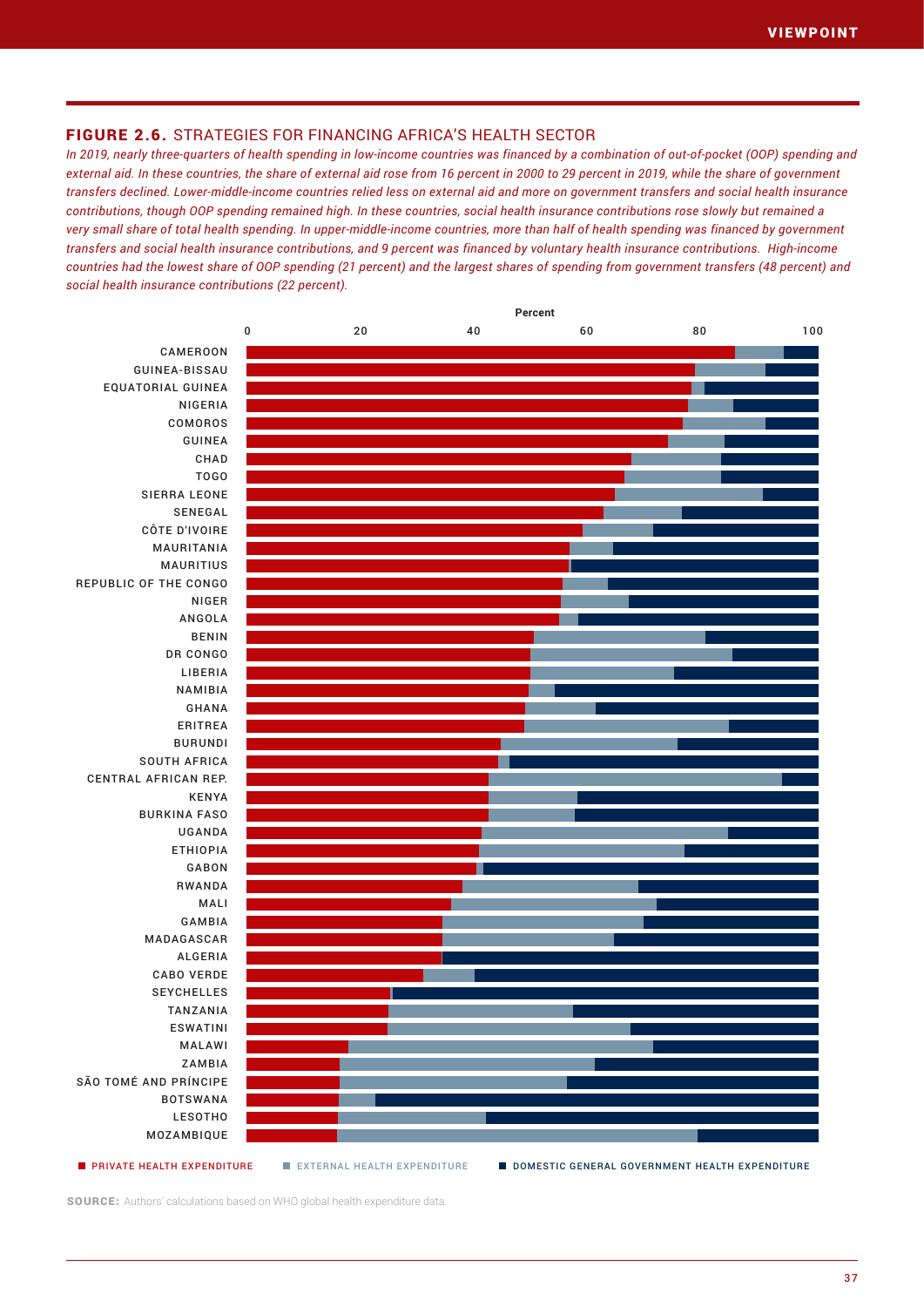With the COVID-19 pandemic, the need for closer collaboration between health and finance ministers became even more important. Indeed, inclusive, efficient, and effective health care financing needs both working together. There is now a call to create a Global Health and Finance Board<sup>6</sup> to address fundamental problems of global governance for health, some of which were so clearly exposed by the (mis)management of the pandemic.

Africa is ahead of the game on this effort: Under the leadership of the African Union heads of state, Africa CDC, and UNECA, relevant ministers have held bi-monthly coordination meetings to align resources and delivery. This new mechanism could also be used postpandemic to build and structure financing for more affordable and improved health care on the continent. The World Bank, the Mastercard Foundation, UNICEF, GAVI and others are already working through this mechanism to help address the biggest health challenge for Africa in 2022: vaccinations.

## FIGURE 2.7. TESTING SCARCITY LIKELY MASKED EARLY COVID SPREAD IN AFRICA

*Early in the pandemic, limited access to test kits, an important tool for indentifying the spread of the virus, hindered widespread testing for COVID-19 in sub-Saharan Africa. As a result, African governments narrowed the eligibility criteria for testing hoping to best utilize their scarce equipment, which also led to depressed case counts. In fact, serology studies, which can uncover a record of infection by detecting anti-bodies formed in response to the virus, later revealed that the spread of the virus was much larger than the official case count. In Zambia, as shown in the figure, a serology study indicated that COVID-19 was almost 100 times more prevalent than recorded by official case counts.*





NOTE: The serology study tested more than 4,000 randomly sampled Zambians for active infection and antibodies over July 4 to July 27, 2020. SOURCE: Mulenga et al. "Prevalence of SARS-CoV-2 in six districts in Zambia in July, 2020: a cross-sectional

cluster sample survey." *Lancet Global Health*, Vol 9, 2021.

6 "G20 High Level Independent Panel on Financing the Global Commons for Pandemic Preparedness and Response" Financing the Global Commons for Pandemic Preparedness and Response, 2021.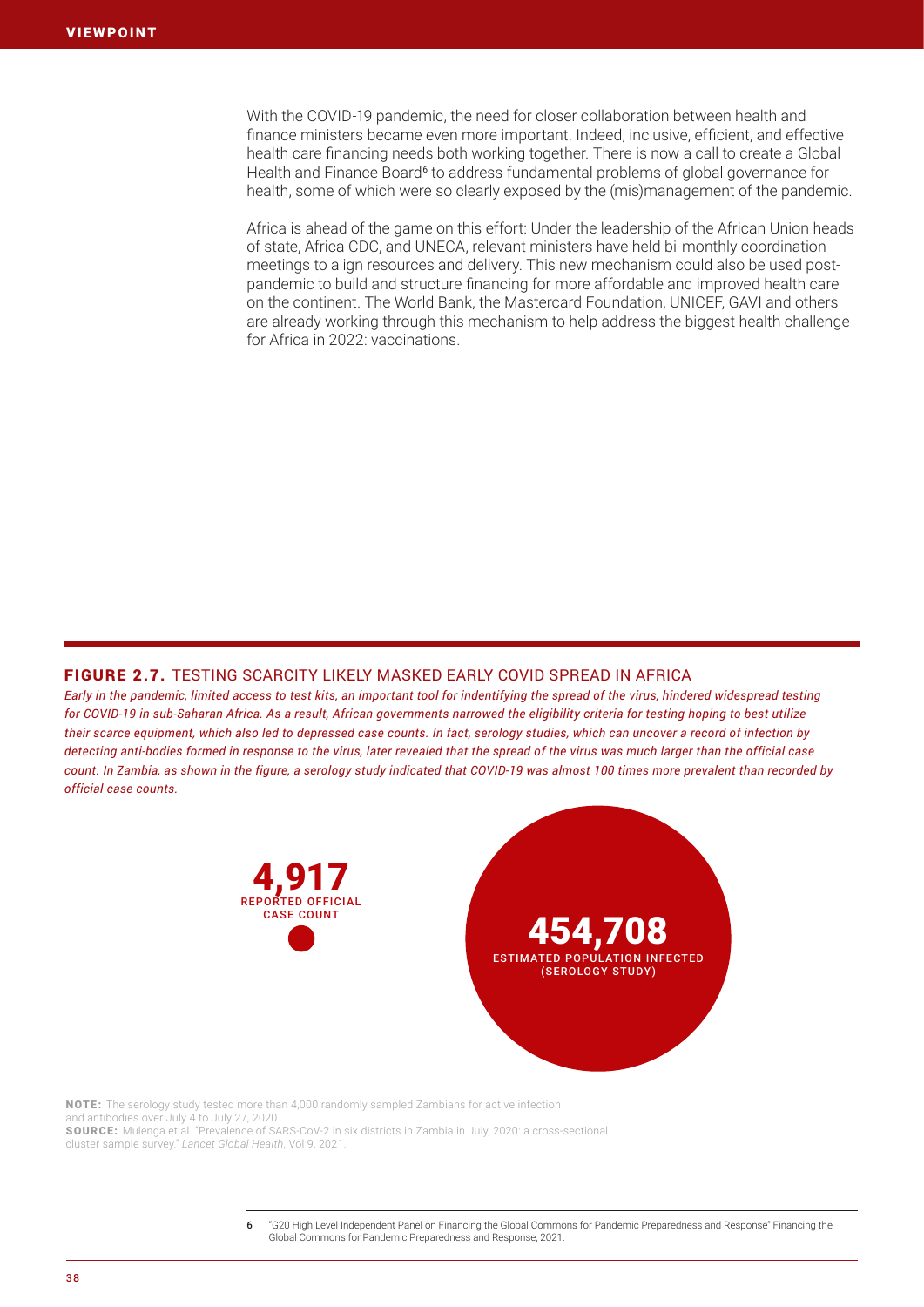# The future of vaccine manufacturing in Africa

### CHIDI VICTOR NWENEKA

Chair, Advocacy Working Group & Member, Board of Directors, African Vaccine Manufacturing Initiative (AVMI)

## TOLU DISU

Co-Chair Communications Working Group & Member, Board of Directors, African Vaccine Manufacturing Initiative

### @AVMIAfrica

Less than 1 percent of all vaccines used on the continent are locally produced—a statistic that reveals the region's intense vulnerability and overdependence on foreign supplies.

Reminiscent of the 2009 H1N1 Influenza pandemic, the COVID-19 pandemic is perpetuating the stark reality of vaccine insecurity in Africa. Less than 1 percent of all vaccines used on the continent are locally produced—a statistic that reveals the region's intense vulnerability and overdependence on foreign supplies. Compounding these challenges are other obstacles such as the high cost of vaccine development, vaccine market fragmentation, and need for building workforce capacity, to name a few. When these challenges are juxtaposed with the absence of a long-term mobilizing vision, paucity of political will to invest in public health goods and technologies, and absence of enabling policies to incentivize investment and maintenance of vaccine manufacturing infrastructure, the skepticism of a bright future for vaccine manufacturing in Africa appears justified.

Although there are no silver bullets to fixing the future of vaccine manufacturing in Africa, much has changed since 2007 when [the Pharmaceutical Manufacturing Plan for Africa](https://www.nepad.org/news/pharmaceutical-manufacturing-plan-africa)  [\(PMPA\)](https://www.nepad.org/news/pharmaceutical-manufacturing-plan-africa), an African Union-led tool for catalyzing local pharmaceutical production, was adopted.<sup>1</sup> Furthermore, in addition to several technological innovations reducing the cost of continental production, national governments and allied agencies are beginning to stake a claim on initiatives such as the launch of the African Continental Free Trade Area, the establishment of the African Medicines Agency, and the development of the Framework For Action (FFA) by the Partnership for African Vaccine Manufacturing (PAVM) of the Africa Centers for Disease Control.

Given increased collaboration among the bodies of the FFA, national pharmaceutical agencies, and independent, private companies, there is cause for productive optimism. Indeed, capacity building is occurring at various stages through technology transfer partnerships at existing, developing, and prospective manufacturing facilities as exemplified by Aspen in South Africa, Institut Pasteur in Morocco, and the government of Ghana, respectively. Installed-base scale-up efforts by Biovac in South Africa and first-of-its-kind vaccine production initiatives in Nigeria by Innovative Biotech, in collaboration with Merck, are also manifesting. At the international agency level, the World Health Organization has established a global mRNA technology training hub in Africa. The African Vaccine Manufacturing Initiative (AVMI) is providing leadership, building on its experience and expertise over more than 10 years of advocacy for local vaccine manufacturing in Africa.

So, the sun may yet shine on vaccine manufacturing in Africa. We have the galvanizing vision and the mobilizing strategies of the PAVM with the unprecedented engagement of all major stakeholders in Africa and beyond—including politicians and funding institutions. Fundamental elements critical to securing a bright future—and ensuring its sustainability should focus on a long-term Africa-led multi-stakeholder agenda that allows for scientific potential actualization and local ownership, [as articulated in a three-point agenda in a](https://doi.org/10.4172/2157-7560.1000243)  [2014 paper on HIV vaccines](https://doi.org/10.4172/2157-7560.1000243):<sup>2</sup>

<sup>1</sup> Byaruhanga, J. (2020). The Pharmaceutical Manufacturing Plan for Africa. AUDA-NEPAD News.

<sup>2</sup> Nweneka, C. V. (2014). Taming the Monster: Need for Africa-initiated, Africa-led HIV Vaccine Research and Development Advocacy in Africa. Journal of Vaccines & Vaccination, 05(05).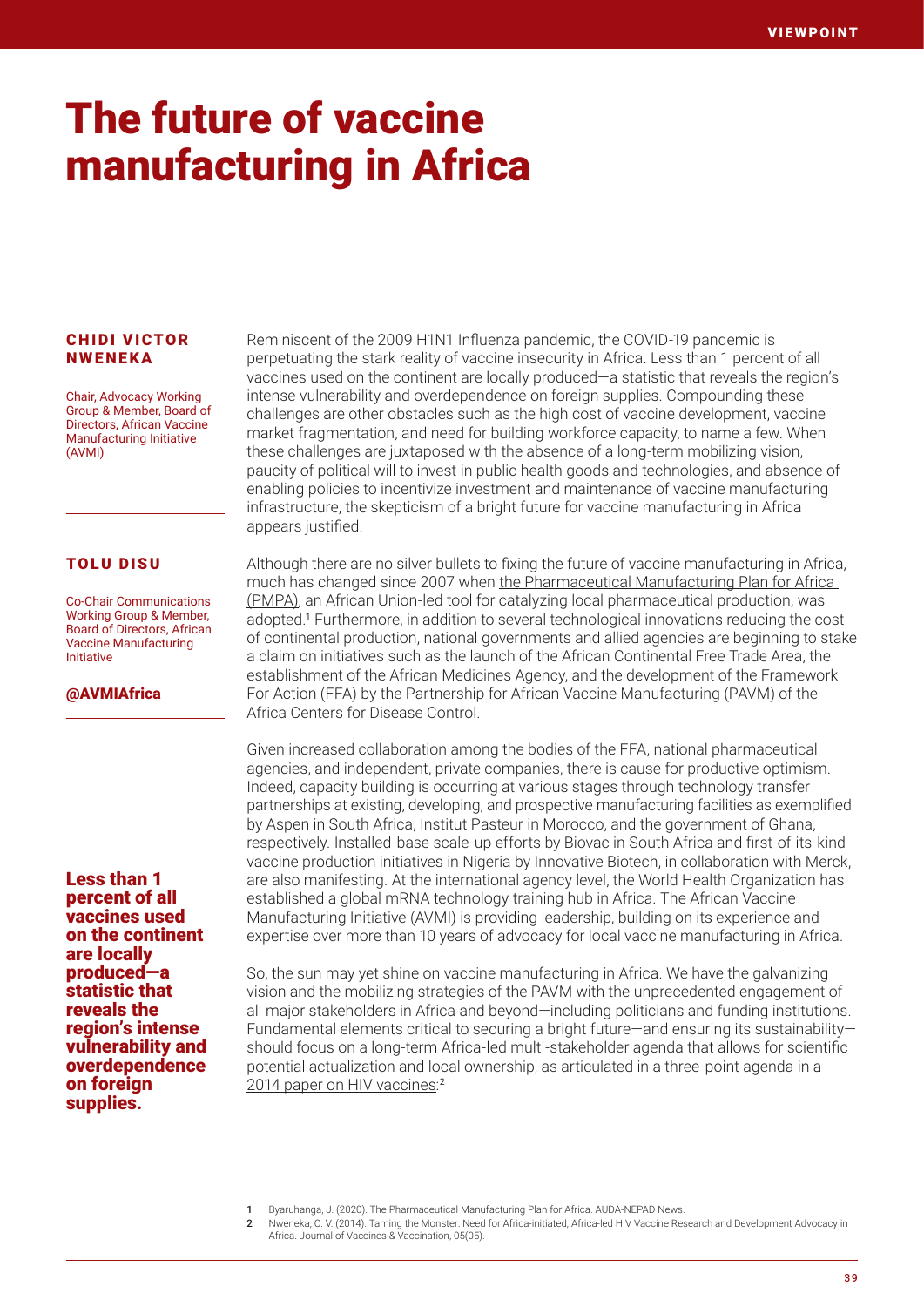## FIGURE 2.8. THE NEXT STEP : AFRICA AIMS TO MANUFACTURE 60% OF ITS VACCINES BY 2040

*Africa currently imports nearly all its routine vaccine supply. The 1 percent of vaccines Africa produces (roughly 12 million doses) are limited to downstream steps such as filling and finishing or labeling and packaging. Given that Africa represents a quarter of the global demand for vaccines, but only accounts for 0.1 percent of global vaccine production, the African Union and Africa CDC have outlined a plan to manufacture 60 percent of Africa's routine vaccinations by 2040.* 



SOURCE: "African Union and Africa CDC launches Partnerships for African Vaccine Manufacturing." Africa Center for Disease Control, 2021.; "COVID-19 in Africa one year on: Impact and Prospects." Mo Ibrahim Foundation, 2021.

#### ⁕ Agenda 1

Development of a long-term, focused, well-coordinated, Africa-initiated, Africa-led vaccine research and development (R&D) advocacy targeting the highest ministerial level in Africa, corporate bodies, African philanthropists, and all the major stakeholders.

#### ⁕ Agenda 2

Institution of deliberate strategies to address the limited vaccine pipelines such as diversifying the players on the field through the establishment of several vaccine related freedom to discover grants with very transparent and liberal eligibility criteria, and establishing regional biotechnology incubation centers in Africa to encourage small groups of scientists to develop their potentials.

#### ⁕ Agenda 3

Building genuine local ownership of vaccine projects through effective partnerships, effective communication, and enactment of policies to compel externally funded vaccine-related projects to demonstrate adequate local involvement at all stages of the project before granting final approval.

Africa's vaccine production destiny must transform beyond the current "fill and finish" model to full end-to-end manufacturing and include vaccine research and development. (For more on health R&D in Africa, see the viewpoint on page  $44$ .)

There is a promising future for vaccine manufacturing in Africa. [Bottlenecks](https://doi.org/10.3389/fpubh.2019.00056) (e.g., weak investments in vaccine manufacturing by African governments; weak regulatory capacity for vaccine research, development, and production; low interest in vaccine production in Africa by global vaccine stakeholders; and uncertainties in the demands for Africa-made vaccines by African countries)<sup>3</sup> that caused previous efforts to fail must be fixed. Current

Quality vaccines are being produced in Africa; that effort now needs to expand. We have no choice but to do it ourselves.

<sup>3</sup> Makenga, G., Bonoli, S., Montomoli, E., Carrier, T., & Auerbach, J. (2019). Vaccine Production in Africa: A Feasible Business Model for Capacity Building and Sustainable New Vaccine Introduction. Frontiers in Public Health, 7, 56.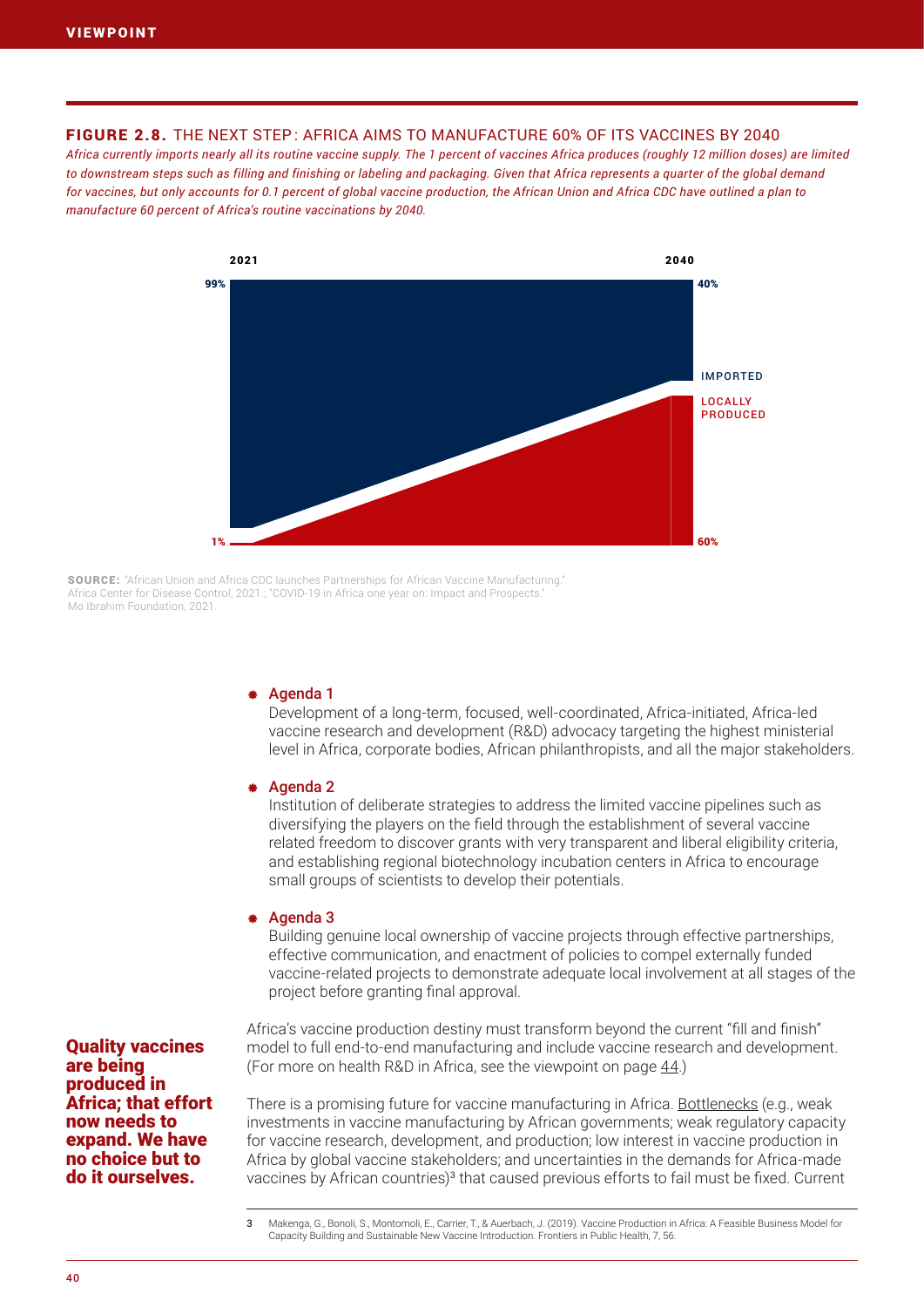and future opportunities must be exploited maximally through diverse partnerships and the creation of an enabling multi-centered vaccine development and manufacturing ecosystem in Africa. In the end, it is only Africans that can change the narrative for Africa. Quality vaccines are being produced in Africa; that effort now needs to expand. We have no choice but to do it ourselves.

## Africa's just energy transition could boost health outcomes

#### RAYMOND GILPIN

Chief Economist, Regional Bureau for Africa, United Nations Development Program

@raymondgilpin

African households must be able to afford alternative fuel sources—a fact highlighted by the COVID-19 pandemic, which pushed some 100 million Africans back into using wood and coal because they could no longer afford clean energy options.

Transitioning some 900 million Africans from biomass fuels to more affordable and environmentally friendly options over the next year could help prevent the deaths of millions of Africans (particularly women and children), foster social stability, and unlock significant labor market productivity. Each year, air pollution caused by environmentally [hazardous wood and coal cooking technologies](https://allafrica.com/stories/202107010890.html) results in respiratory illnesses, natal complications, heart disease, and premature deaths of children.<sup>1</sup> Globally, such pollution accounts for almost [60 percent of black carbon emissions,](https://www.worldbank.org/en/news/feature/2019/11/04/why-clean-cooking-matters#:~:text=Cooking%20is%20a%20fundamental%20part%20of%20life.&text=Clean%20cooking%20must%20be%20a,the%20scale%20of%20investment%20matter.) which amount to a gigaton of carbon dioxide annually.<sup>2</sup> Concerted efforts over the past decade have failed to make an appreciable dent in biofuel use across the continent—partly because most households are yet to have access to, or afford, viable options for clean technology. (For more on strategies for addressing the drivers and impacts of climate change, see Chapter 4.)

Adopting less polluting cooking fuels across Africa will reduce the financial, environmental, and social costs imposed by frequent illnesses and untimely death that result from the use of biomass fuels. Research indicates that smoke inhalation from indoor and outdoor cooking with such polluting fuels causes between [1.6 million and 3 million deaths of](https://www.weforum.org/agenda/2020/07/12-reasons-gas-africas-renewable-energy-future/)  [African children](https://www.weforum.org/agenda/2020/07/12-reasons-gas-africas-renewable-energy-future/) every year.<sup>3</sup> These poor health outcomes further impose a substantial socio-economic burden on families. Figure 2.9 illustrates how wood and charcoal provide cooking fuel for almost three-quarters of African households.

The impacts of these fuels are also felt on the local economy and labor force. On average, African women spend 20 hours a week collecting firewood and up to 4 hours a day cooking on traditional stoves. Adopting cleaner and more efficient cooking fuels will free this important segment of Africa's labor force up to engage in economic activity, thereby making households more likely to be able to afford cleaner fuels and technology. Furthermore, improved health outcomes will save households money and facilitate greater investment in human capital. Environmentally, biomass fuel is estimated to be responsible for the deforestation of 2 million hectares per year-twice the size of The Gambia.<sup>4</sup>

While African countries renewed their commitment to transitioning from polluting cooking fuels at the U.N. Climate Change Conference (COP26), they were resolute in their call for [an affordable energy transition.](https://www.un.org/africarenewal/magazine/november-2021/priorities-africa-cop26-and-beyond#:~:text=Three%20top%20priorities%20at%20COP26,total%20spent%20on%20climate%20action.
)<sup>5</sup> African households must be able to afford alternative fuel sources—a fact highlighted by the COVID-19 pandemic, which pushed some 100 million [Africans back into using wood and coal](https://www.iea.org/reports/world-energy-outlook-2020) because they could no longer afford clean energy

<sup>1</sup> Ibrahim, M. and Robinson, M. (2021). "Africa: Clean Cooking - Lifting the Lid on Dirty Cooking Fuels." AllAfrica.com.

<sup>2</sup> World Bank. (2019). "Clean cooking: Why it matters." World Bank Group.

<sup>3</sup> Thurber, M. and Moss, T. "12 reasons why gas should be part of Africa's clean energy future." World Economic Forum.

<sup>4</sup> Collins, B. (2019). "Africa's \$40B Market for Cooking Fuel Is Being Cleaned Up: Q&A." Bloomberg.

<sup>5</sup> UN. (2021). "Priorities for Africa at COP26 and Beyond." United Nations.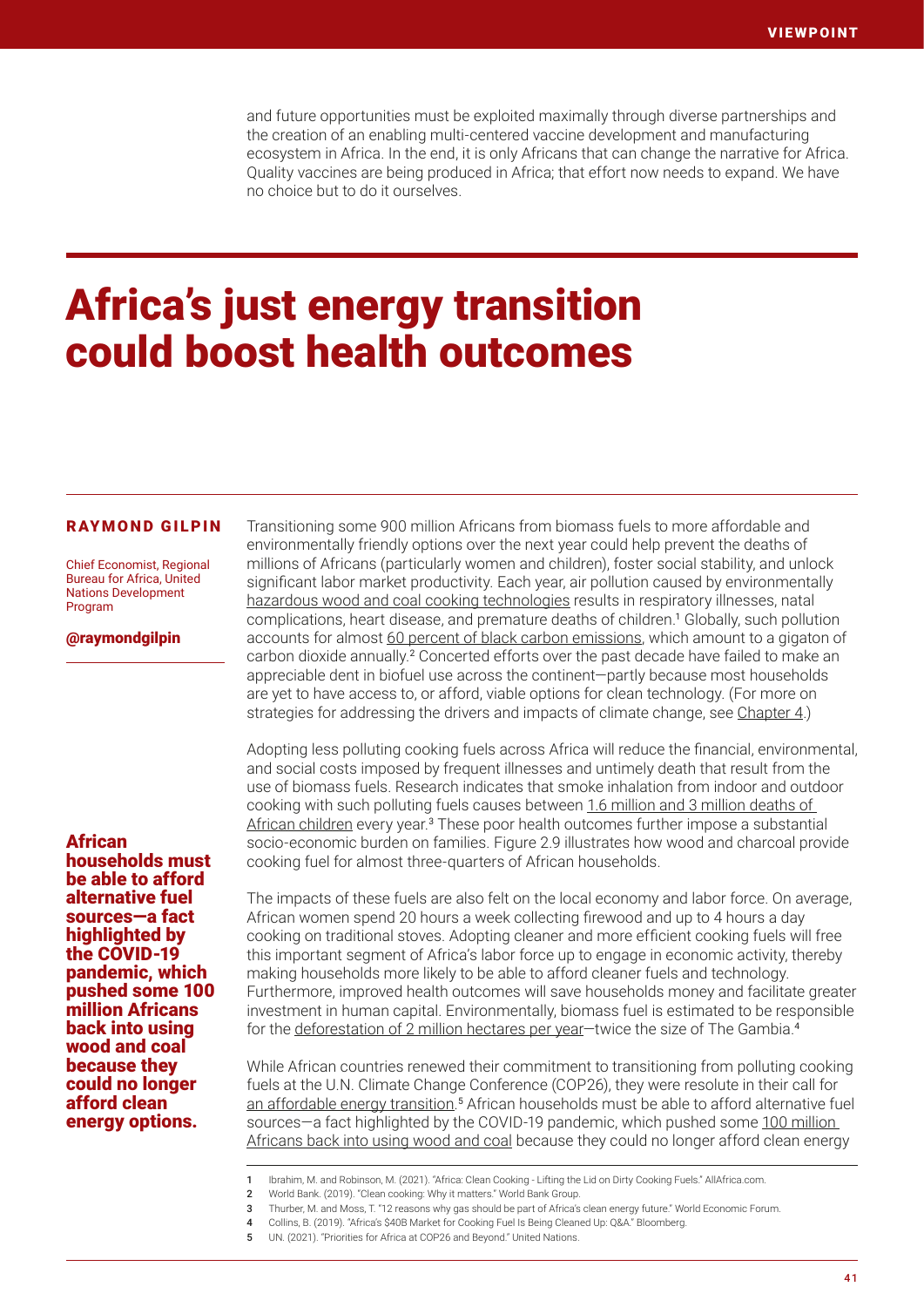Affordability is an important variable in this context, as the highest death rates from cooking fuel pollution occurs in poorer African countries.

options.<sup>6</sup> Affordability is an important variable in this context, as the highest death rates from cooking fuel pollution occur in poorer African countries. Furthermore, over the short to medium terms, the transition must be based on Africa's comparative advantage. A pivot to natural gas would meet these requirements.<sup>7</sup>

Recent research from the University of Liverpool suggests that attainable supply-side interventions, like reducing the distance to liquefied natural gas (LNG) retail points and improving access to affordable multi-burner stoves, could expand usage by up to [58](https://www.nature.com/articles/s41560-021-00933-3)  [percent of households by 2030](https://www.nature.com/articles/s41560-021-00933-3).<sup>8</sup> Moreover, the combination of increasing incomes, a more tech-savvy population, and growing urbanization suggests a growing market for cleaner cooking solutions. Capital investments in this sector will not become "stranded assets" for two reasons. First, the quantitative and qualitative growth of domestic markets bodes well for profitability. Second, any investments would have been fully amortized by 2050. The transition away from biomass cooking fuels will enable the continent to invest in the technology and infrastructure that will facilitate the adoption of even cleaner fuel sources in the future.

Africa's just energy transition is an urgent imperative: It is no longer an option. African governments and their development partners must step up to provide the right incentives alongside an enabling regulatory ecosystem to expedite this transition. Through its Climate Promise, the United Nations Development Program (UNDP) is committed to working with governments and local communities to increase access to clean and [affordable energy for 500 million Africans.](https://climatepromise.undp.org/)<sup>9</sup> Urgent attention must also be given to innovative financing mechanisms. Blended finance could help de-risk the capital required for longer-term investments in the infrastructure required to provide LNG access to households, particularly those in remote locations. Incentives should also be extended to local small- and medium-sized enterprises so that they can provide the technology and products to support Africa's just energy transition at the household level.

9 UNDP. (2021). "Helping countries reach their climate goals." United Nations Development Programme

<sup>6</sup> IEA. (2020). "World Energy Outlook 2020." International Energy Agency

<sup>7</sup> In fact, Africa is home to some 800 trillion cubic ft of known natural gas reserves, which can be utilized to initiate and expedite Africa's just energy transition.

<sup>8</sup> Shupler, M., Mangeni, J., Tawiah, T. et al. (2021). "Modelling of supply and demand-side determinants of liquefied petroleum gas consumption in peri-urban Cameroon, Ghana and Kenya." Nature Energy.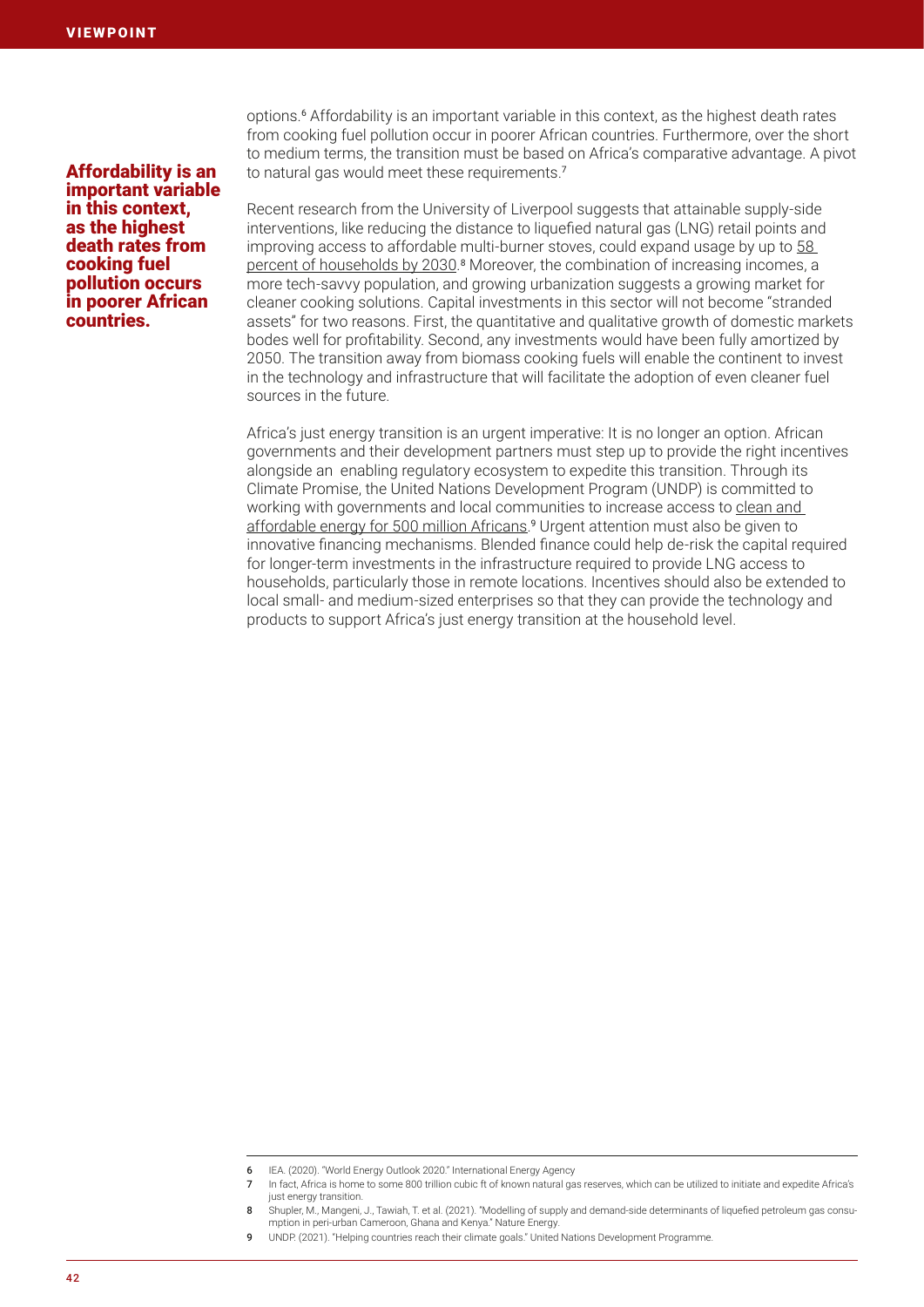## FIGURE 2.9. SOURCES OF COOKING FUEL IN AFRICA, SELECT COUNTRIES

*Africans use a variety of fuel sources for cooking, but their prevalence is markedly diverse across countries. Many countries in sub-Saharan Africa rely more heavily on wood and charcoal as their main cooking fuel than North Africa, although South Africa notably uses electricity more than any other sampled African country.* 



NOTE: LPG: Liquefied Petroleum Gas. LPG is most commonly a mixture of butane and propane. SOURCE: World Bank (2021). Sustainable Energy for All ( SE4ALL ) database from WHO Global Household Energy database. World Bank Group.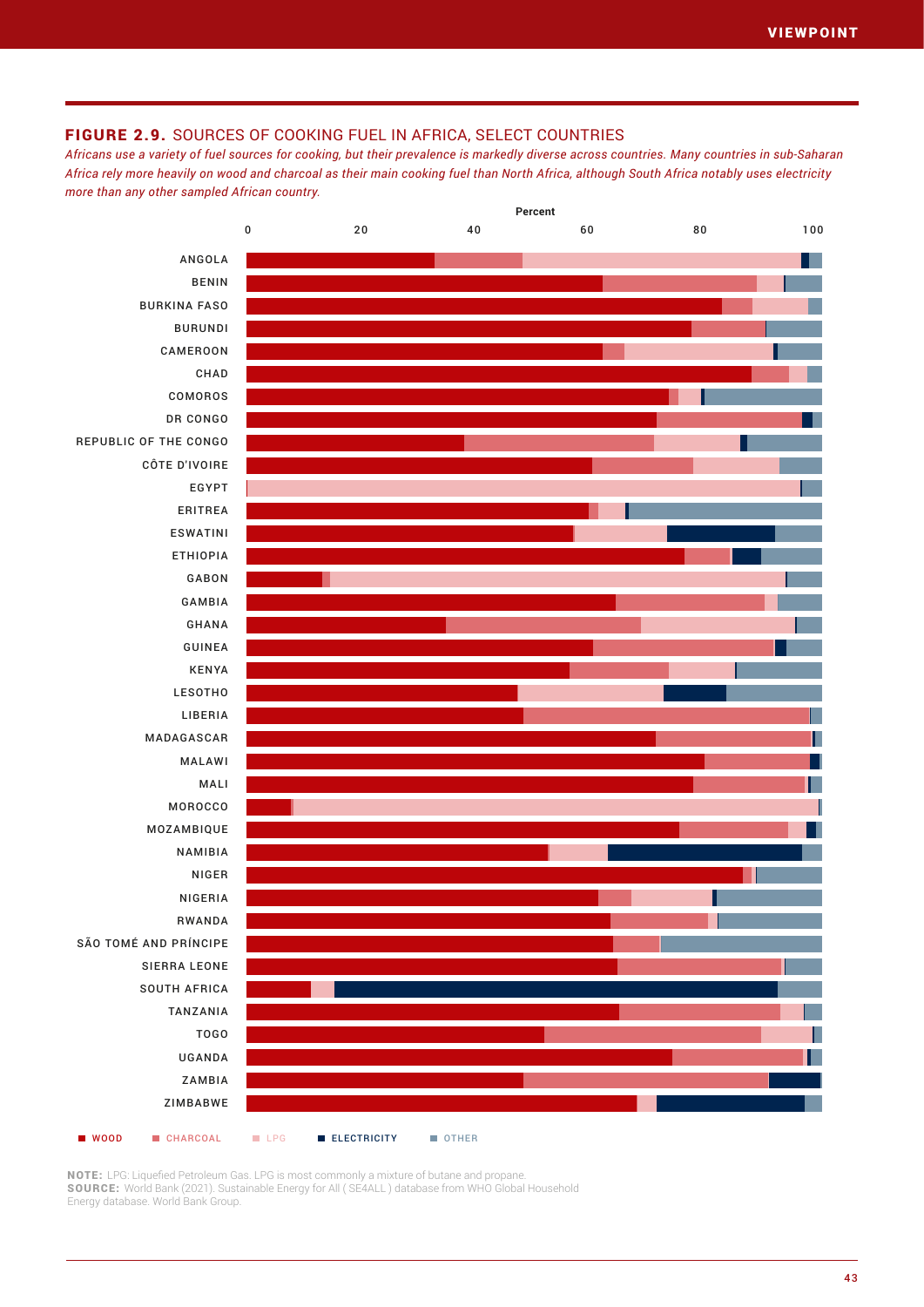# What's next for R&D in health for Africa?

## **CHRISTIAN** HAPPI

Professor of Molecular Biology and Genomics & Director, African Center of Excellence for Genomics of Infectious Diseases (ACEGID), Redeemer's **University** 

## @christian\_happi

Africa must realize that the future of the continent's economic growth and development is inextricably linked to R&D.

Africa is endowed with very rich biodiversity, among which include pathogens causing many of the infectious diseases afflicting the continent. Sadly, Africa has failed to use this as an opportunity to develop solutions (e.g., diagnostics, therapeutics, and vaccines) that could benefit the world. Although Africa presently produces less than 2 percent of the global research output, scientists on the continent have always demonstrated their capability to take charge when the opportunity calls and the resources abound. For instance, at the beginning of the COVID-19 pandemic, the African Center of Excellence for Genomics of Infectious Disease (ACEGID) at Redeemer's University in Ede, Nigeria, generated the first sequence of the SARS-CoV-2 on the continent at an unprecedented speed of 72 hours from sample receipt.

This success catalyzed the surge of genomic sequencing by scientists on the continent, whose data were effectively used to guide the public health response to the COVID-19 pandemic in Africa. Translational applications of these genomic sequences in Africa include the use of the gene editing technology to quickly develop a SARS-CoV-2 rapid diagnostic test (SHINE) as well as the development of COVID-19 DNA-based vaccine (DIOSYNVAX) at ACEGID in collaboration with the Broad Institute and University of Cambridge.

It is clear from the above examples that, in less than a decade, Africa has harnessed and localized genomic technology. However, its effective use and translational applications on the continent is limited and may not move beyond the current level of development. Many obstacles prevent the forward movement of the genomic capability demonstrated by African scientists including: 1) lack of political will; 2) lack of sustainable funding for research and development (R&D) by governments, regional funders, developmental organizations, or African private sector and philanthropists; 3) lack of local infrastructure to support R&D; 4) lack of local investment in the development and emergence of the biotechnology sector; and 5) lack of well-trained and skilled human resources. In addition, the political and academic ecosystems in Africa are not leveraging the rich and diverse resources available through its diaspora.

Africa must realize that the future of the continent's economic growth and development is inextricably linked to R&D. The continent needs to take advantage of the weaknesses exposed by COVID-19 pandemic to develop a well-articulated plan to accelerate translational R&D with a focus on diagnostics, therapeutics, and vaccines for infectious and non communicable diseases. The plan should be backed by national governments through pan-African political, health, and financial organizations with the help of the private sector. It will require leveraging the existing excellent genomic hubs in Africa, as well as the richness and the diversity of the African diaspora. More importantly, it will require long-term and sustainable investments in infrastructure development and human capacity building.